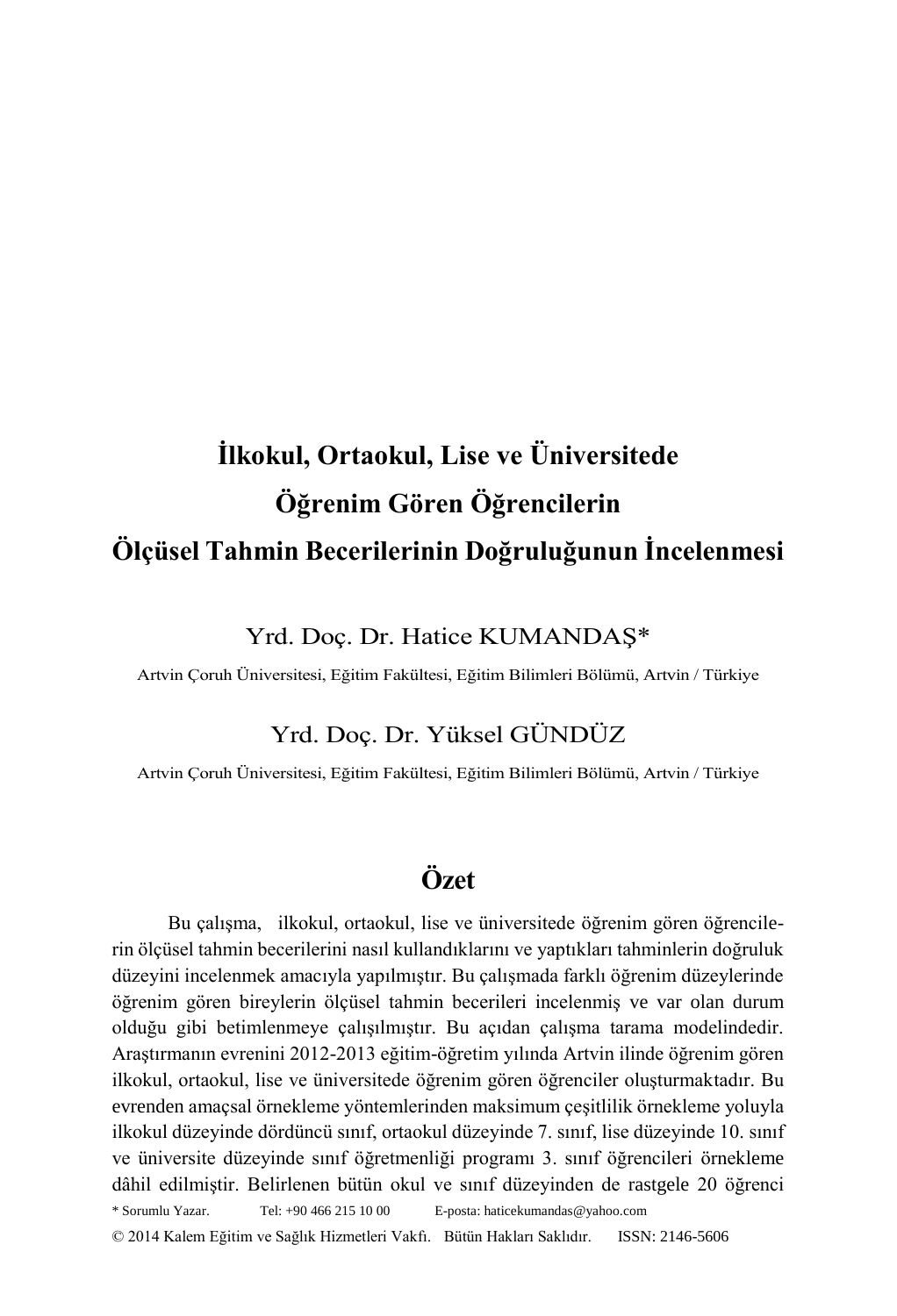seçilmiştir. Araştırmanın verileri bu öğrencilerden toplanmıştır. Araştırmadan elde edilen bulgular incelendiğinde, genel olarak eğitim kademeleri farklılaşsa da öğrencilerin tahmin becerilerinin çok iyi olmadığı görülmektedir. Bununla birlikte araştırma sonucunda tüm eğitim düzeylerinde uzunlukla ilgili tahminlerin ağırlıkla ilgili tahminlere göre gerçek değere daha yakın olduğu bulunmuştur. Ayrıca gerek uzunluk gerekse ağırlık tahminlerinde ilkokul düzeyindeki öğrencilerin diğer eğitim düzeyindeki öğrencilere göre daha zayıf olduğu görülmüştür. Bu açıdan gerek ilkokul, ortaokul, lise ve gerekse üniversite düzeyinde verilen matematik eğitiminin yeniden gözden geçirilmesi ve tahmin becerilerinin yanında bu becerileri kullanma stratejilerinin de öğretilmesi gerektiği düşünülmektedir.

**Anahtar Kelimeler:** Tahmin becerisi**;** Ölçüsel tahmin; Tahmin stratejileri; Matematik öğretimi.

# **An Examination of the Rightness of Measurement Estimation Skills of Students in Primary School, Secondary School, High School and University**

# **Abstract**

This study was conducted to investigate how primary school, secondary school, high school and university students use their measurement estimation skills and the level of rightness of their estimations. In this study, measurement estimation skills of individuals from different levels of education were examined and the situation was described as it is. In this respect, the study utilizes the survey model. The population of the research consist of primary school, secondary school, high school, and university students studying in the province of Artvin during the academic year of 2012-2013. From this population,  $4<sup>th</sup>$  grade of primary school,  $7<sup>th</sup>$  grade of secondary school,  $10<sup>th</sup>$  grade of high school, and  $3<sup>rd</sup>$  grade of university students from the department of primary school teaching were included in the sample through maximum variety sampling method. Among all these schools and grades that were determined, 20 students were selected through random sampling. Data were collected from these students. When the findings from the study are examined, it is understood that although levels of education vary, students' estimation skills are not very well. Besides, it was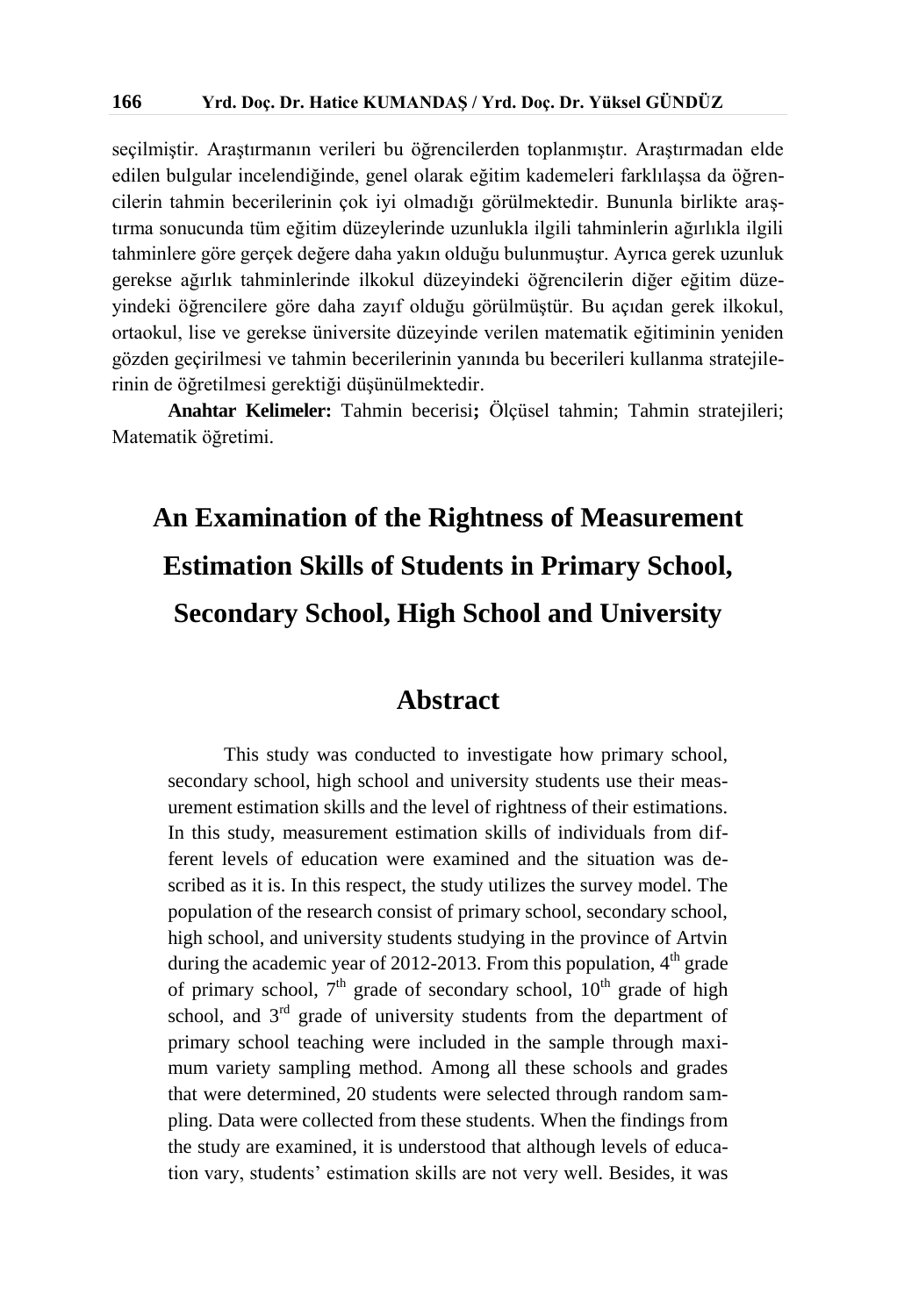found as a result of the study that estimations of length are closer to true values than estimations of weight in all educational levels. In addition, primary school students were found to be poorer at both length and weight estimations than students of other levels of education. From this point, it is believed that mathematics education in primary, secondary, and high schools as well as universities should be revised and estimation skills as well as strategies for using these skills should be taught.

**Keywords:** Estimation skill; Measurement estimation; Estimation strategies; Mathematics teaching.

#### **Extended Summary**

### **Purpose**

Estimation is a concept that constantly used in both everyday life and academic studies. Approximately estimating when the meal will be cooked or when you are walking home, how much time later you will be at home are examples of frequently used everyday life estimations and when an earthquake might happen is an example of scientific estimations (Aslan, 2011). With the understanding of the importance of estimation skills, they have started to take more place in teaching programs (Sowder, 1992). Brade (2003) and Van den Heuvel-Panhuizen (2001) asserted that estimation skill of education should be used in all aspects of life and emphasized the importance of mathematics education in the acquisition of these skills. Estimation skills in mathematics education are generally divided into three main categories: pile estimation, measurement estimation, and score estimation (Hans and Hogan, 2000; Munakata, 2002; O'Daffer, 1979; Sowder, 1992). Pile estimation is making estimation about the whole judging from a piece. In other words, a reference point is used to reach an estimation. Measurement estimation is the approximate determination of the measures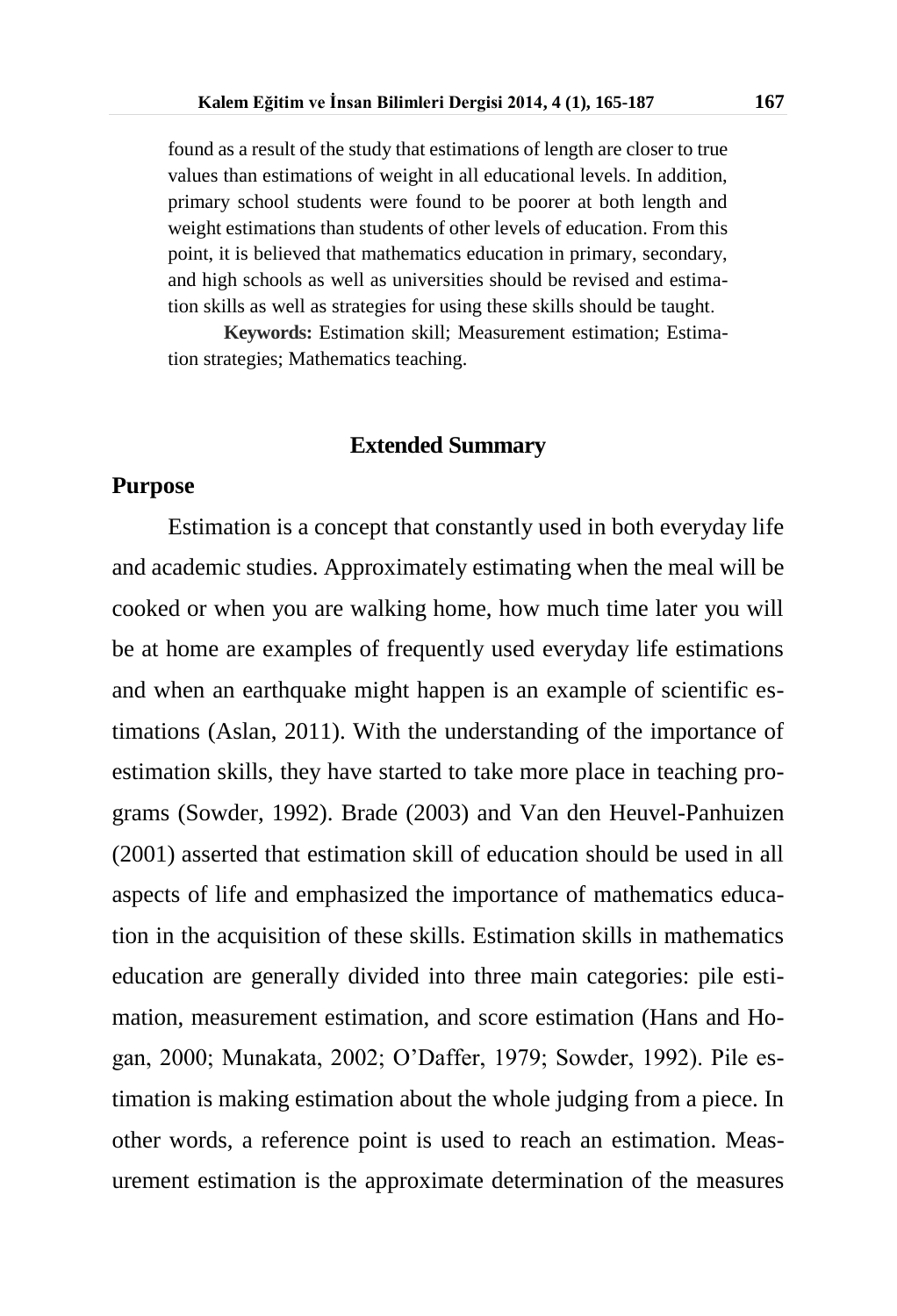without using an assessment instrument (MEB, 2003). Score estimation is finding the appropriate answer through reshaping of numbers and mathematical practices (addition, subtraction, multiplication, division) (Heinrich, 1998). Measurement estimation skill is considered important since it constitutes the foundation of executional skills taught especially in primary education program (Davydov and Tsvetkovich, 1991). From this point of view, it is important to investigate how much of the measurement estimation skills that are supposed to be taught for individuals who are taught through constructivist approach at mathematics classes are really taught. When studies in national body of literature are examined, it is observed that studies have been conducted on individuals of certain educational levels regarding the level of using estimation skills (Boz, 2004; Kılıç and Olkun, 2013; Tekinkır, 2008; Uysal 2007) and which estimation strategies are used (Sulak, 2008; Çilingir and Türnüklü, 2009). However it is seen that no study has been conducted in assessing the power of measurement estimation with a similar activity including all educational levels. Therefore, this study is considered important within this aspect. Consequently it seems necessary to conduct a study that aims to integrally observe the measurement estimation skills covered within the general objectives in all educational levels with the constructivist approach and the extent to which these skills are used by the students receiving education through this approach. This study aims to find out the measurement estimation skills of students in primary schools, secondary schools, high schools, and universities.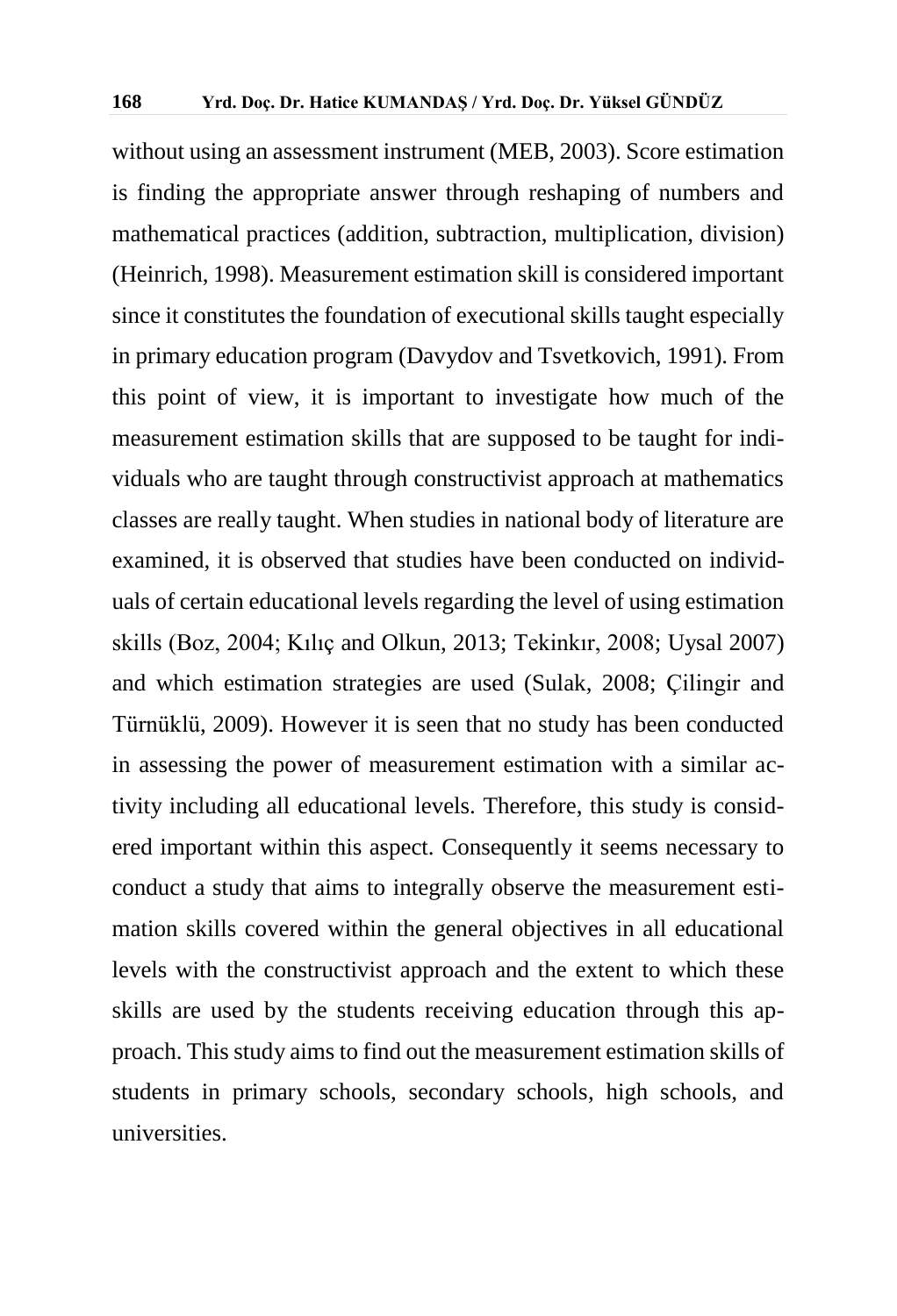#### **Methods**

In this study, the existing situation about the measurement estimation skills of primary school, secondary school, high school and university students is described. In this sense, the study uses single survey model.

The population of the research consists of primary school, secondary school, high school, and university students studying in the province of Artvin during the academic year 2012-2013. The study was conducted with the sample selected from this population using maximum variety sampling method of purposeful sampling methods. In this study, school types (primary, secondary, high, university) of the students from different levels of education within the framework of the study were determined as the field of variety. One school from each type of schools was specified. From these schools,  $4<sup>th</sup>$  grade of primary school,  $7<sup>th</sup>$  grade of secondary school,  $10<sup>th</sup>$  grade of high school, and  $3<sup>rd</sup>$ grade of university students from the department of primary school teaching were included in the sample considering the program of mathematics education. Among all these schools and grades that were determined, 20 students were selected through random sampling.

Two different paths were followed to determine the effectiveness of using measurement estimation and mental calculation skills which are covered in mathematics teaching programs and course contents. In the first case, students were shown an 8 kg stone and in the second case a neatly folded 5 m rope. Each student (each taken individually to the room where the stone and the rope were kept) was asked to estimate the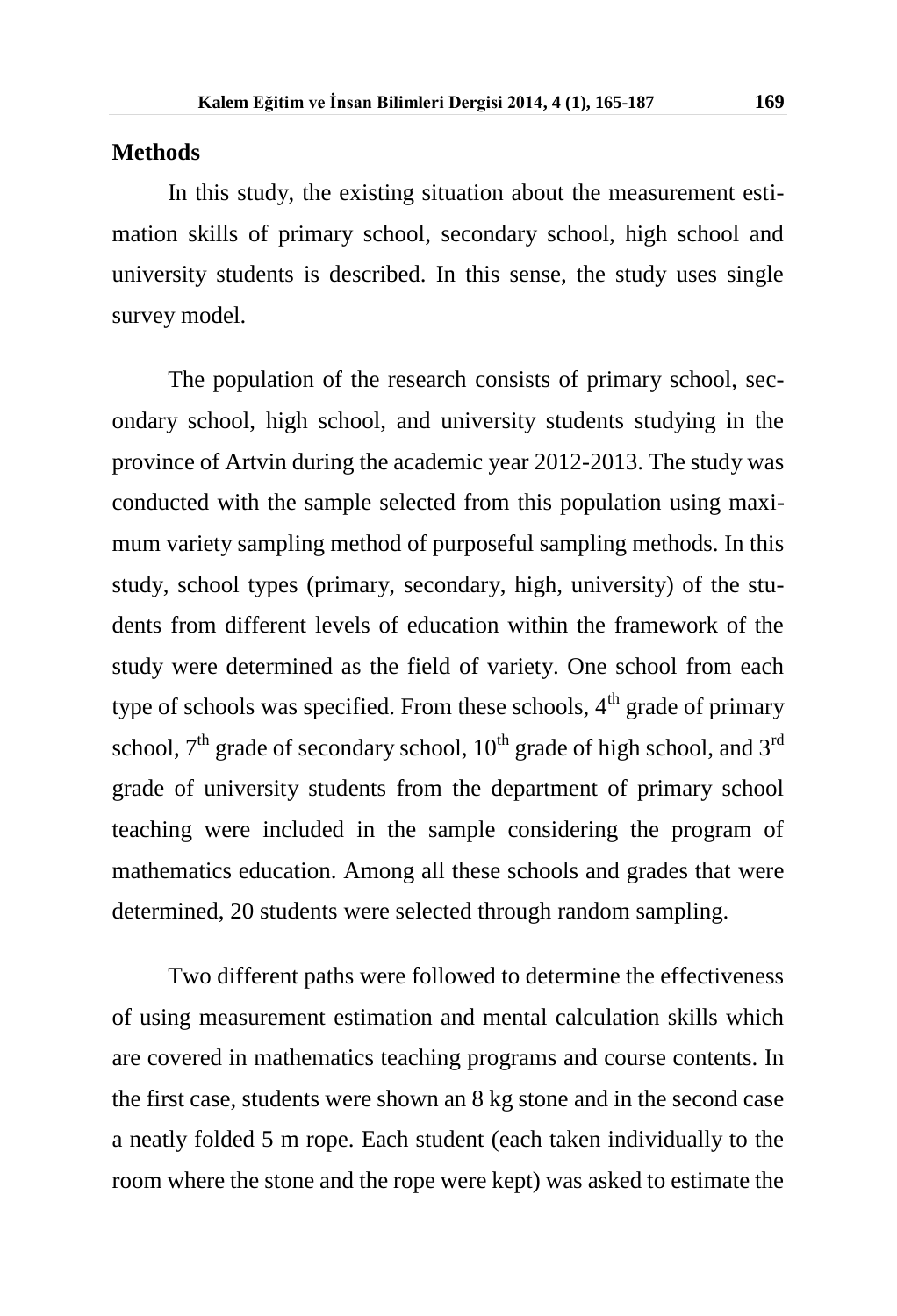weight of the stone and the length of the rope using measurement estimation. The estimations were recorded and their means were examined in accordance with grade level.

### **Results**

When the findings from the study are examined, it is understood that generally although levels of education vary, students' estimation skills are not very well. In addition, primary school students were found to be poorer at both length and weight estimations than students of other levels of education. In a study conducted by Montague and van Garderen (2003), the relationship between estimation skills and mathematics success of students of different grade levels (grades 4, 5, 6 and 8) was examined and estimation test scores of all students were found to be quite low even though they were in different groups of skill levels. Therefore the results of this study support the results of that study*.*

#### **Discussion and Conclusion**

As a result of the study, it was found that estimations of length are closer to true values than estimations of weight in all educational levels. Here it can be assumed that students use measurement estimation of length more accurately. This finding is parallel to that of Taylor, Simms, Kim and Reys (2001) where they aimed to examine how students used measurement estimation skills and how delicate estimations they made with 110 students attending primary school  $3<sup>rd</sup>$  and  $4<sup>th</sup>$ grades.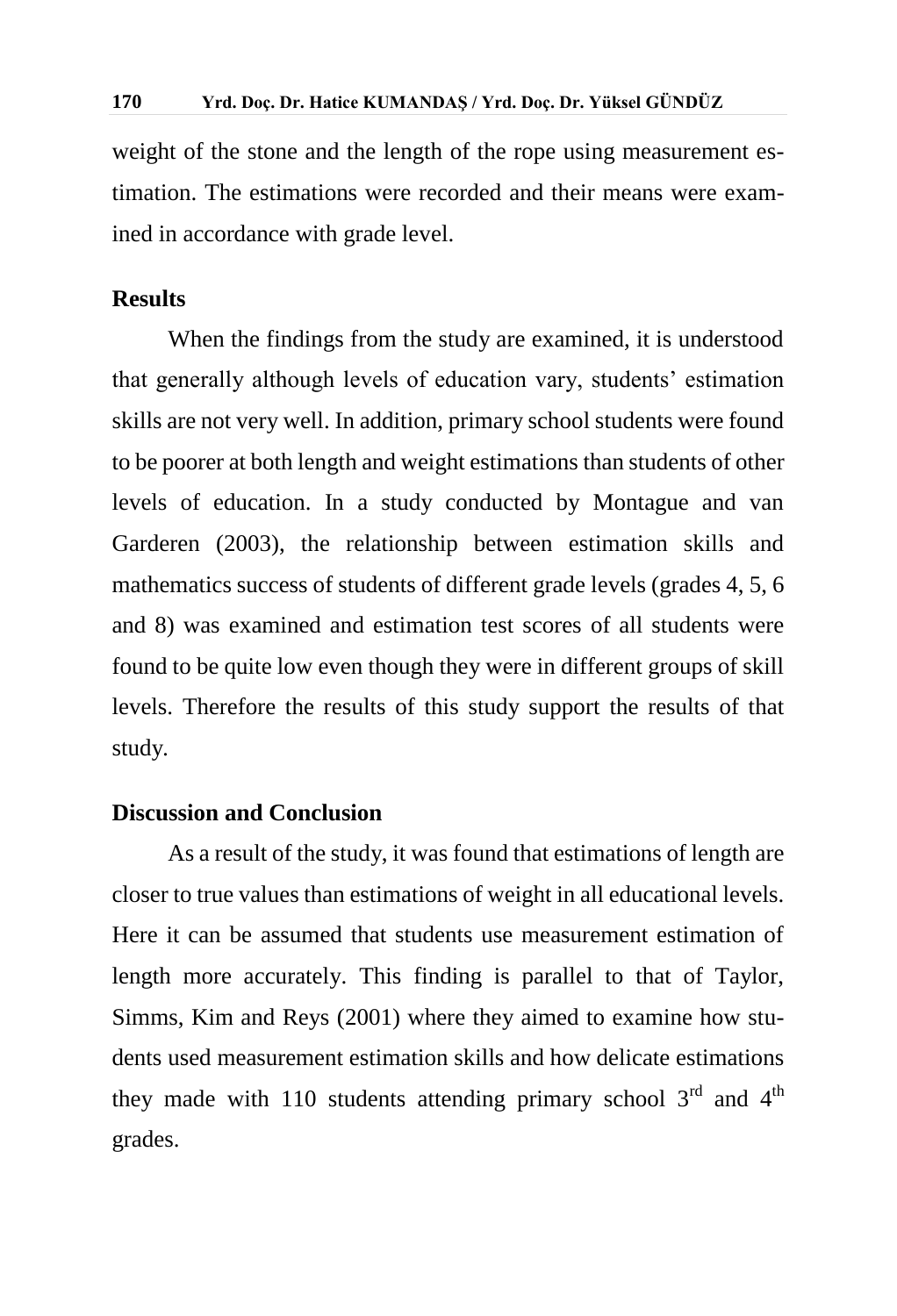In the light of all of these findings, it is understood that measurement estimation skills which are changed with the constructivist approach and are supposed to be acquired through mathematics education programs have not been acquired very well.

From this point, it is believed that mathematics education in primary, secondary, and high schools as well as universities should be revised and estimation skills as well as strategies for using these skills should be taught. Bestgen, Reys, Rybolt and Wyatt (1980) and Yazgan, Bintaş and Altun (2002), Crites (1992) concluded in their study that through education, students can develop their existing estimation strategies.

#### **Giriş**

Gelişmiş toplumlar, edindikleri bilgileri olduğu gibi kullanan değil, bu bilgileri yeni hayat durumlarına aktarabilen ve üst düzey zihinsel becerilerini geliştiren bireyler yetiştirmeye önem veren toplumlardır. Bu amaçla toplumlar, eğitim sistemlerini ve öğretim programlarını yeniden gözden geçirmekte ve üst düzey zihinsel becerilerin kullanılmasına yönelik kazanımların ele alınması üzerinde durmaktadırlar.

Türkiye'de çağın gereksinimlerine ayak uydurabilmek için 2005 yılında eğitim sistemi üzerinde çalışmalar yapılmış ve öğretim programında öğrenci merkezli eğitim ve yapılandırmacı yaklaşım temel alınmıştır. Yapılandırmacı yaklaşım, bilginin öğrenci tarafından yapılandırılması olarak tanımlanmaktadır. Yani bireyler bilgiyi aynen al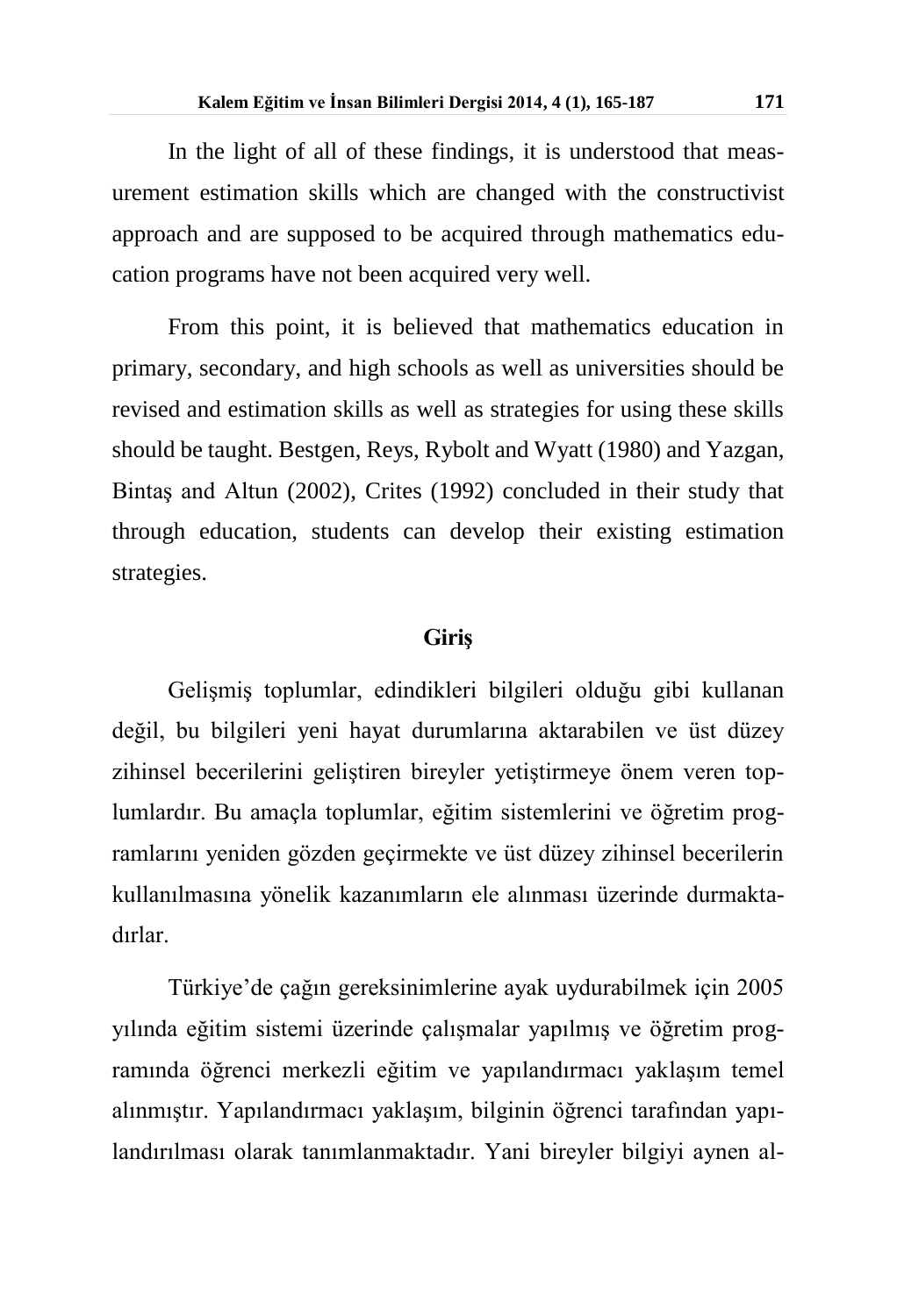maz, kendi bilgilerini yeniden oluştururlar. Kendilerinde var olan bilgiyle beraber yeni bilgiyi, yine kendi öznel durumlarına uyarlayarak öğrenirler (Özden, 2003).

Öğrenenin etkin rol aldığı yapılandırmacı öğrenmede, yalnızca okumak ve dinlemek yerine tartışma, fikirleri savunma, hipotez kurma, sorgulama ve düşünceleri paylaşma gibi sürece etkin katılma yoluyla öğrenme gerçekleştirilir. Bu yaklaşımda bireylerin etkileşimi önemlidir. Öğrenenler, bilgiyi olduğu gibi kabul etmezler, bilgiyi yaratır ya da tekrar keşfederler (Perkins, 1999).

Türkiye'de yapılandırmacı yaklaşım ile bireysel farklılıklara önem veren, ezberciliğin ön plânda olmadığı bir eğitimi destekleyen, problem çözebilen, eleştirel düşünebilen, tahmin etme ve karar verme becerisine sahip öğrencilerin yetişmesini sağlamak için eğitim öğretim süreci yeniden yapılandırılmıştır (MEB, 2005a). Bu amaçla diğer öğretim programlarında olduğu gibi öğrendiklerini yaşamda kullanabilen ve problem çözme akıl yürütme, tahmin etme, eleştirel düşünme gibi üst düzey zihinsel becerilerin geliştirilmesinde en önemli araç olan matematik dersinin öğretim programında da değişiklikler yapılmıştır.

Günümüzde matematik eğitimi sayıları, işlemleri öğretmekten, günlük yaşamın vazgeçilmez bir parçası olan hesaplama becerilerini kazandırmaktan çok her geçen gün biraz daha karmaşıklaşan dünyaya uyum sağlamaya yarayan problem çözme, olaylar arasında bağ kurma, akıl yürütme, tahminlerde bulunma gibi becerileri kazanmada önemli destekler sağlama işlevini kazanmıştır (Umay, 2003).

Reys (1985), matematik programı içerisinde etkin bir şekilde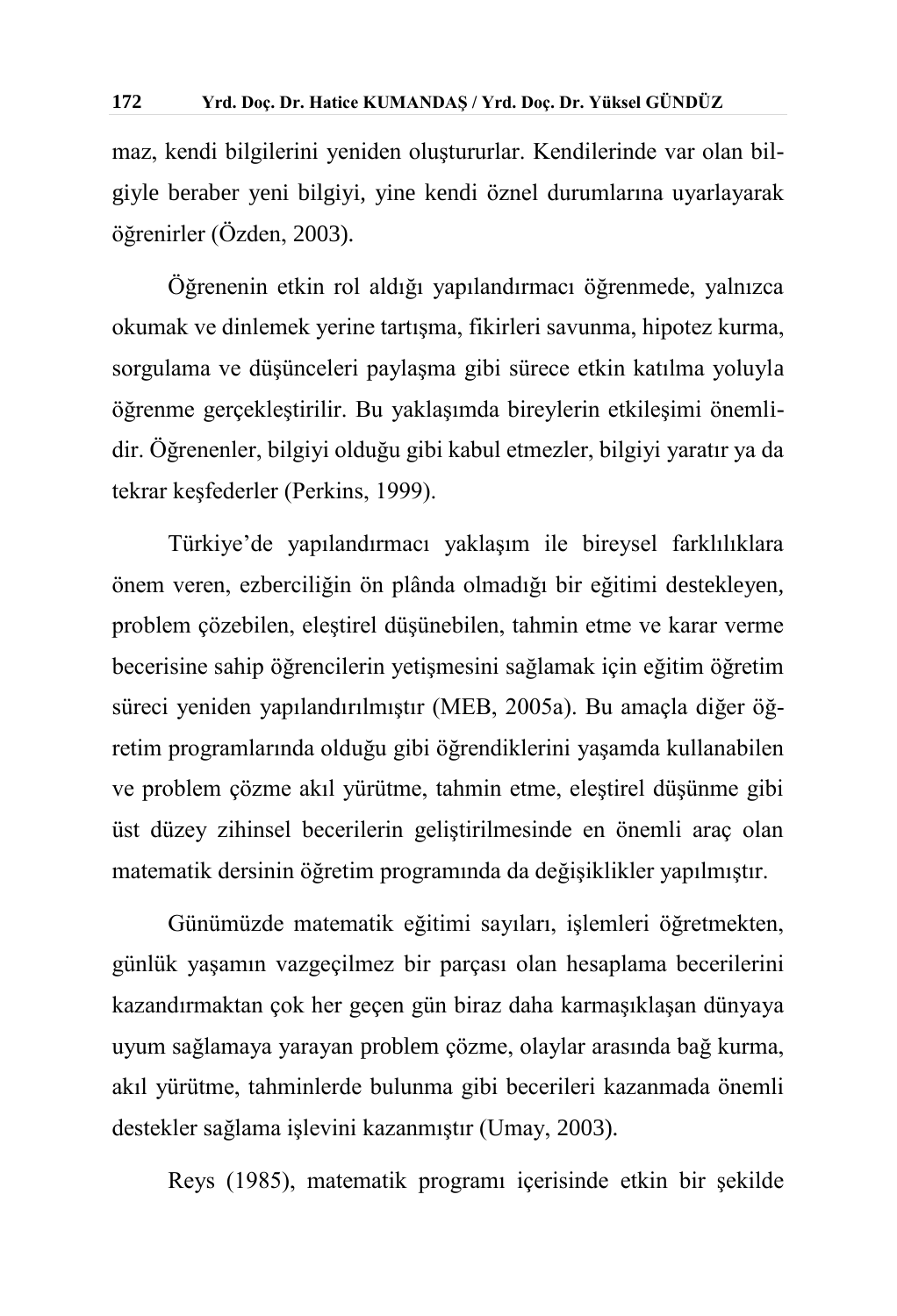geliştirilmesi ve kullanılması gerektiğini vurguladığı üst düzey zihinsel becerilerden biri olan tahmin becerilerinin problem çözme gibi birçok yeteneği ve beceriyi içerdiğini, üst düzey bir beceri olduğu için gelişmesi ve ilerlemesinin zaman aldığını belirtmektedir.

Tahmin; gerek günlük hayatta, gerekse bilimsel çalışmalarda sürekli kullanılan bir kavramdır. Yemeğin yaklaşık olarak kaç dakika sonra pişeceğinin ya da eve doğru yürürken ne kadar zaman sonra evde olunacağının tahmin edilebilmesi, günlük hayatta sıklıkla kullanılan tahmin türlerine, ne kadar zaman sonra deprem olabileceğinin jeologlar tarafından tahmin edilebilmesi ise bilimde kullanılan tahmin türüne örnek gösterilebilir (Aslan, 2011).

Tahmin becerilerinin öneminin anlaşılmasıyla, öğretim programlarında bu becerilere daha fazla yer verilmeye başlanmıştır. Brade (2003) ve Sowder (1992) eğitimde tahmin becerisinin günlük hayatın her aşamasında kullanılması gerektiği üzerinde durmuş ve bu becerilerin kazanılmasında matematik öğretiminin önemine vurgu yapmışlardır.

Matematik öğretiminde tahmin becerileri genel olarak üç ana kategoriye ayrılmıştır. Bunlar yığın tahmini, ölçüsel tahmin ve hesapsal tahmindir. (Munakata, 2002; O'Daffer, 1979; Sowder, 1992). Yığın tahmini bir parçadan hareketle bütün hakkında tahminde bulunmaktır. Yani bir referans noktasından hareket edilerek tahmin yapılır. Ölçüsel tahmin herhangi bir ölçme aracı kullanmadan ölçülerin yaklaşık olarak belirlenmesidir (MEB, 2003). Hesapsal tahmin ise, sayıların yeniden şekillenmesi ve matematiksel uygulamalarla (toplama, çıkarma, çarp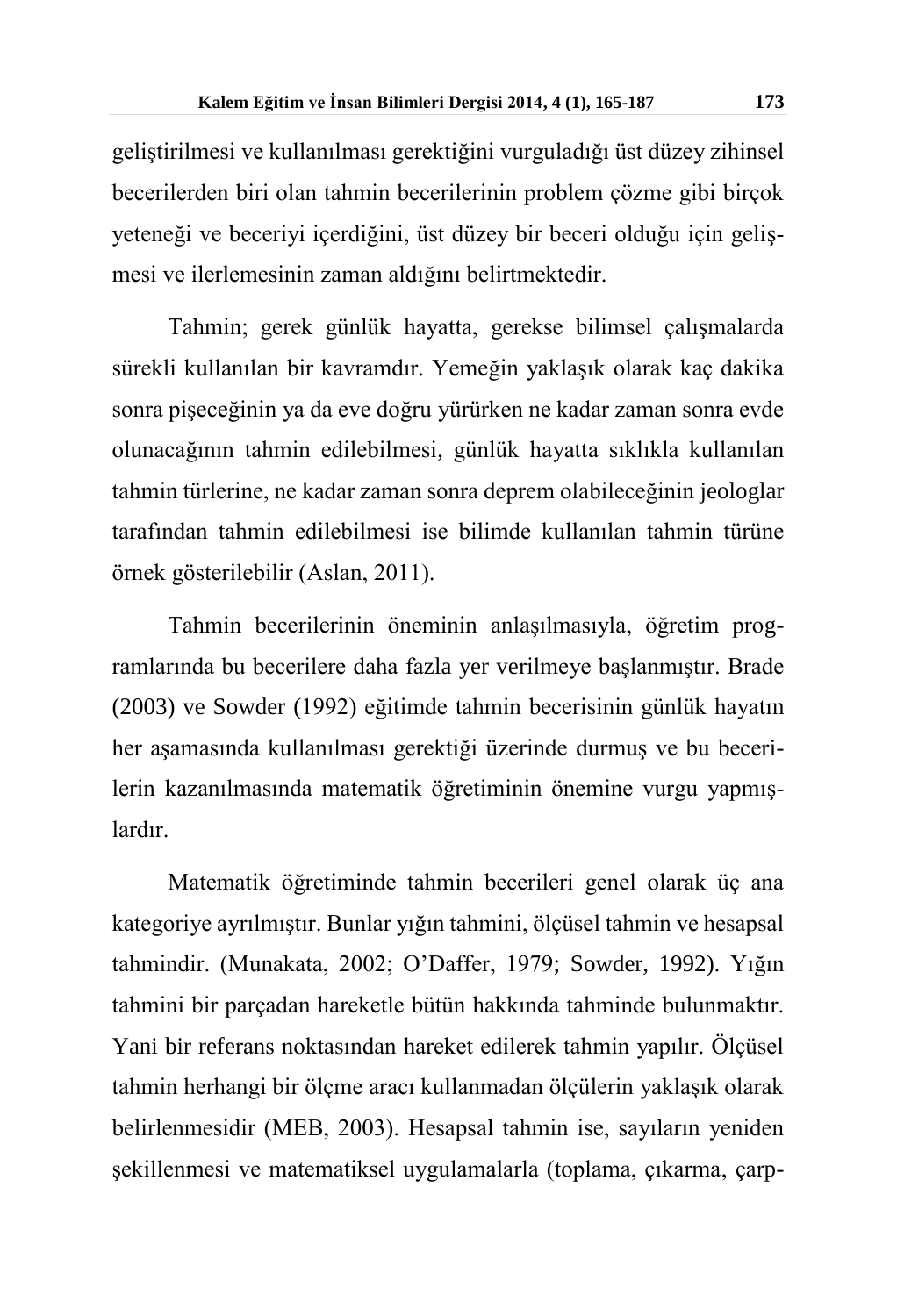ma, bölme) uygun cevabın bulunmasıdır (Heinrich, 1998).

Tahmin becerileriyle ilgili yapılmış olan araştırmalar genelde üç başlık altında toplanmıştır. Bunlar;

- Tahmin stratejilerinin belirlenmesi ve diğer becerilerle arasındaki ilişkinin ortaya konmasına yönelik araştırmalar (Bestgen, Reys, Rybolt ve Wyatt, 1980; Levine, 1982; Rubenstein, 1985),
- Tahmin becerilerini kullanmanın eğitim üzerindeki etkilerinin belirlenmesine yönelik araştırmalar (Bestgen ve ark., 1980; Yazgan, Bintaş ve Altun, 2002; Schoen, Freisen, Jarret ve Urbatsch, 1981; Sulak, 2008),
- Tahmin gücünün ve kullanılan stratejilerin başarıyla ilişkisini belirlenmesine yönelik araştırmalar (Dowker, 1997; Reys, Rybolt, Bestgen ve Wyatt, 1982; Çilingir ve Türnüklü, 2009).

Tahmin becerileri günümüzde önem kazansa ve öğretim programlarında yer alsa bile, literatüre geçen temel tahmin becerilerinden ders kitaplarında bahsedilmemekte ve öğrencilere bu becerilerin öğretimi, tam olarak gerçekleştirilmemektedir (Tekinkır, 2008). Günlük yaşamda sıklıkla kullanılan ve önemi gittikçe artan tahmin becerilerinden biri, ölçme aracı kullanmadan ölçülerin yaklaşık olarak belirlenmesi şeklinde yapılan ölçüsel tahmindir (Levine, 1982; O'Daffer, 1979; MEB, 2003).

Ölçüsel tahmin becerisi özellikle ilköğretim programında kazandırılacak işlemsel becerilerin temelini oluşturduğundan önemli görülmektedir (Davydov ve Tsvetkovich, 1991). Bu açıdan bakıldı-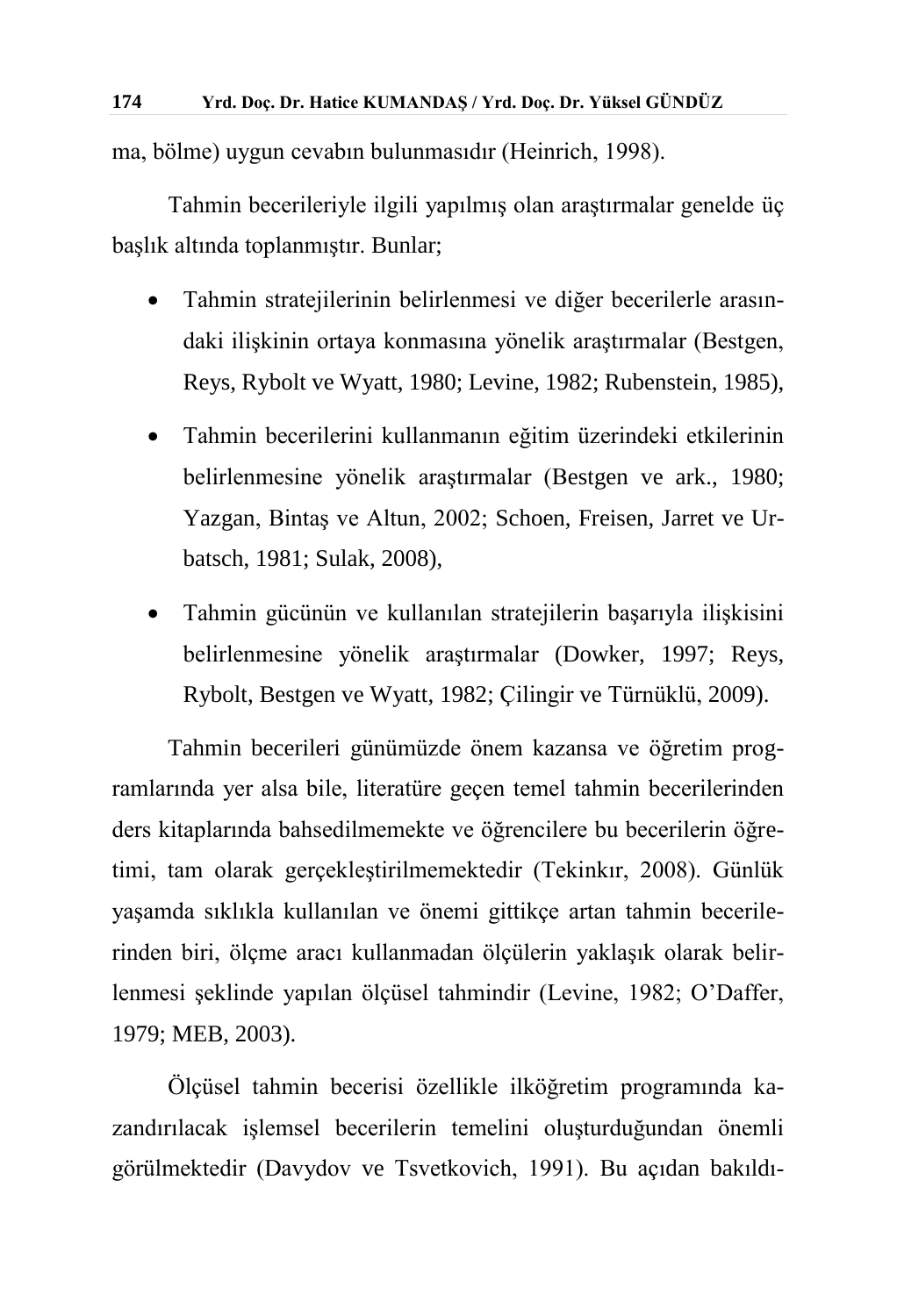ğında matematik dersinde kazandırılması gereken ölçüsel tahmin becerilerinin yapılandırmacı yaklaşımla öğrenim görmüş bireylerde ne derece kazandırıldığının incelenmesi önemlidir.

Ulusal alanyazında yapılan araştırmalar incelendiğinde, belirli eğitim kademesinde öğrenim gören bireyler üzerinde tahmin becerilerinin kullanılma düzeylerinin (Boz, 2004; Kılıç ve Olkun, 2013; Tekinkır, 2008; Uysal 2007) ve hangi tahmin stratejilerinin kullanıldığına yönelik (Sulak, 2008; Çilingir ve Türnüklü, 2009) çalışmaların yapıldığı görülmektedir. Ancak ölçüsel tahmin gücünün yoklanmasında benzer bir etkinlik üzerinde bütün eğitim kademelerini birleştiren bir çalışmanın yapılmadığı görülmektedir. Dolayısıyla çalışma bu yönü ile önemli görülmektedir. Bu nedenle yapılandırmacı yaklaşımla birlikte tüm eğitim kademelerinde genel amaçlar içerisinde ele alınan ölçüsel tahmin becerilerini ve bu yaklaşımla öğrenim gören öğrencilerin bu becerileri kullanma düzeyini bütünsel olarak gözlemleyebilmeyi amaçlayan bir çalışmanın yapılması gerekli görülmektedir. Bu bağlamda yapılan çalışma ile ilkokul, ortaokul, lise ve üniversitede öğrenim gören öğrencilerin ölçüsel tahmin becerilerinin ne olduğunun ortaya konması amaçlanmıştır.

#### **Yöntem**

#### **Araştırmanın Modeli**

Bu araştırma kapsamında, ilkokul, ortaokul, lise ve üniversitede öğrenim gören öğrencilerin ölçüsel tahmin becerileriyle ilgili mevcut durum betimlenmeye çalışılmıştır. Bu yönüyle araştırma, tarama modellerinden tekil tarama modeli kapsamındadır. Tekil tarama mode-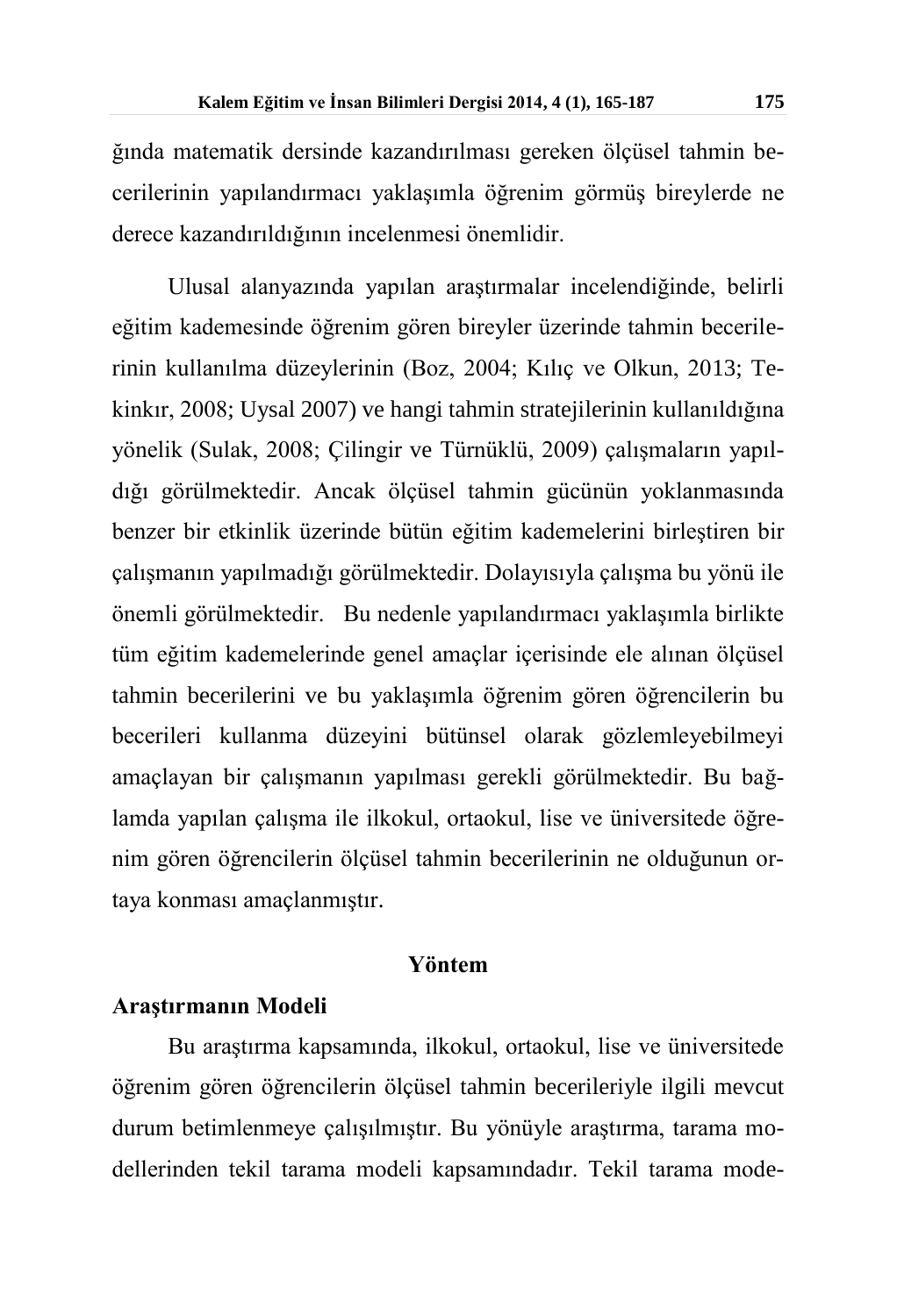linde, ilgilenilen olay, madde, birey, grup, kurum, konu, birim veya duruma ait değişkenler ayrı ayrı betimlenmeye çalışılır (Karasar, 2010). Bu çalışmada da ölçüsel tahmin becerileri, farklı öğrenim düzeylerine göre ayrı ayrı incelenmiştir.

# **Evren ve Örneklem**

Araştırmanın evrenini 2012-2013 eğitim-öğretim yılında Artvin ilinde öğrenim gören ilkokul, ortaokul, lise ve üniversitede öğrenim gören öğrenciler oluşturmaktadır. Araştırma bu evrenden amaçsal örnekleme yöntemiyle seçilen örneklem üzerinde gerçekleştirilmiştir. Amaçsal örnekleme, çalışmanın amacına bağlı olarak bilgi açısından zengin durumların seçilip derinlemesine araştırma yapılmasına olanak sağlar. Bu çalışmada amaçsal örnekleme türlerinden maksimum çeşitlilik örnekleme yöntemi kullanılmıştır. Maksimum çeşitlilik örnekleme yönteminde, çalışmanın amacı dikkate alınarak çalışmanın uygulanacağı farklı durumlar belirlenir. Bu örnekleme yönteminde probleme ilişkin farklı durumların ele alınması evren değerleri hakkında önemli ipuçlarının elde edilmesini sağlar (Büyüköztürk, Çakmak, Akgün, Karadeniz ve Demirel, 2008).

Bu çalışmada, araştırmanın amacı çerçevesinde farklı öğrenim düzeylerinde eğitim alan öğrencilerin okul türleri (ilk, orta, lise, üniversite) çeşitlilik alanı olarak belirlenmiştir. Bu okul türlerinden birer okul belirlenmiştir. Bu okullardan matematik öğretim programı da göz önünde bulundurularak ilkokul düzeyinde 4. sınıf, ortaokul düzeyinde 7. sınıf, lise düzeyinde 10. sınıf ve üniversite düzeyinde sınıf öğretmenliği programı 3. sınıf öğrencileri örnekleme dâhil edilmiştir. Be-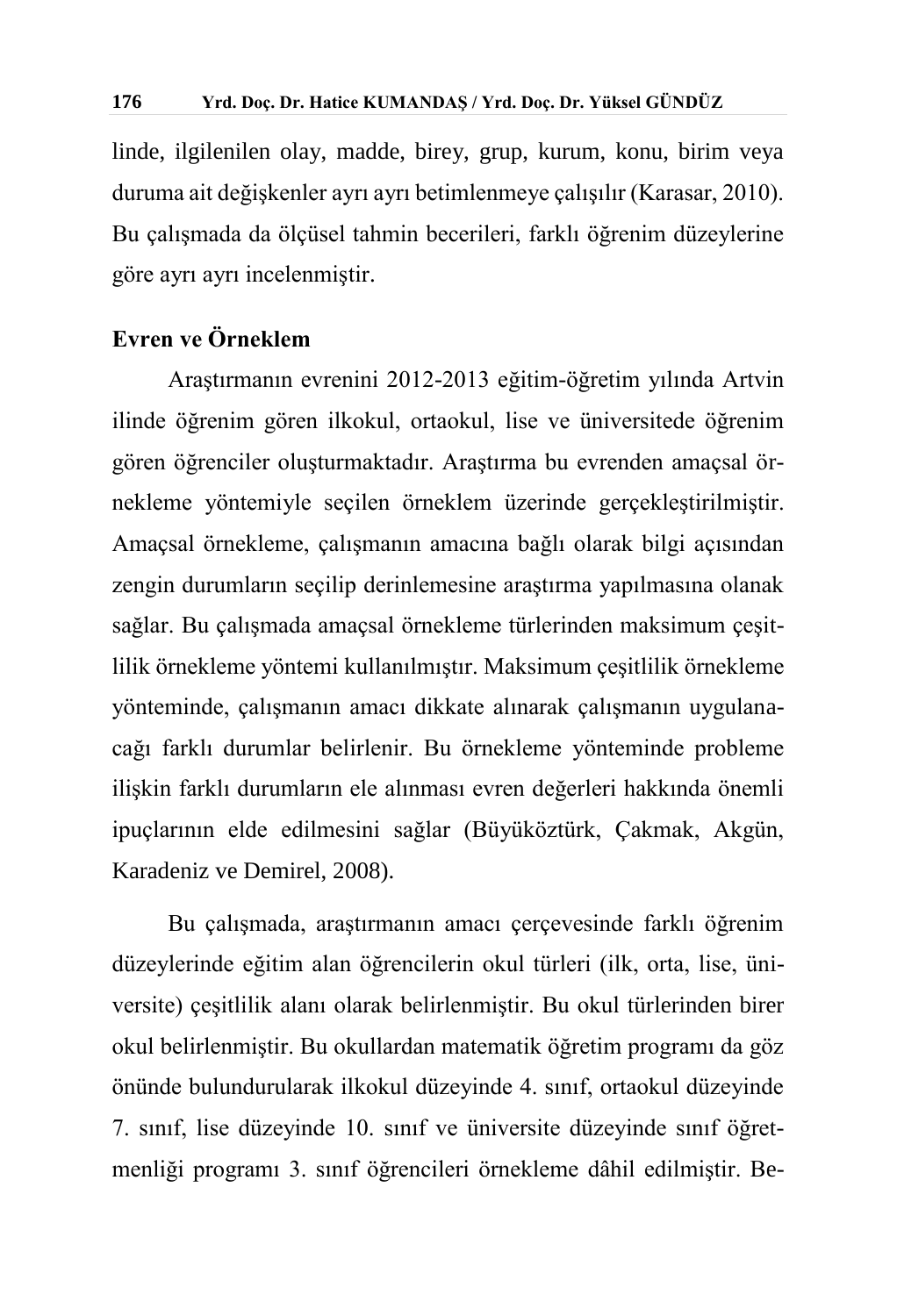lirlenen tüm okul ve sınıf düzeyinden de rastgele örnekleme yoluyla 20 öğrenci seçilmiştir. Araştırmanın yürütüldüğü öğrencilerin dağılımı Tablo 1'de verilmiştir.

**Tablo 1.** Araştırmanın Yürütüldüğü Grubun Sınıf Düzeyi ve Cinsiyete Göre Dağılımı

|               |              | Sınıf düzeyi              |                            |                         |                              |             | <b>Toplam</b> |  |
|---------------|--------------|---------------------------|----------------------------|-------------------------|------------------------------|-------------|---------------|--|
|               |              | <b>Ilkokul</b><br>4.sinif | <b>Ortaokul</b><br>7.sinif | <b>Lise</b><br>10.sinif | <b>Üniversite</b><br>3.sinif | <b>Sayı</b> | $\frac{6}{9}$ |  |
| Cinsiyet Kız  |              | 10                        | 9                          |                         | 12                           | 42          | 52.5          |  |
|               | <b>Erkek</b> | 10                        | 11                         | 9                       | 8                            | 38          | 46.5          |  |
| <b>Toplam</b> |              | 20                        | 20                         | 20                      | 20                           | 80          | 100           |  |

Tablo 1 incelendiğinde, öğrencilerin % 53'ünün kız % 47'sinin ise erkek olduğu görülmektedir. Bu açıdan, cinsiyet ve öğrenim düzeylerine göre gruplar benzer biçimde dağılmaktadır.

# **Verilerin Toplanması**

Araştırmada öğrencilerin tahmin becerilerini belirlemede ilköğretim 1-5, 6-8, ortaöğretim 9-12 matematik dersi öğretim programlarının genel amaçları ve eğitim fakülteleri, sınıf öğretmenliği programında okutulan "*matematik öğretimi*" dersinin kapsamı incelenmiştir. Bu programlar ve ders içeriklerinde yer alan ölçüsel tahmin etme ve zihinden işlem yapma becerilerinin ne derece etkin kullanıldığını belirlemek için iki farklı yol izlenmiştir:

1. adım: İlkokulun 4., ortaokulun 7., lisenin 10. sınıfının bir şubesinden ve sınıf öğretmenliğinin 4. sınıfından tesadüfi olarak 20'şer öğrenci seçilmiştir.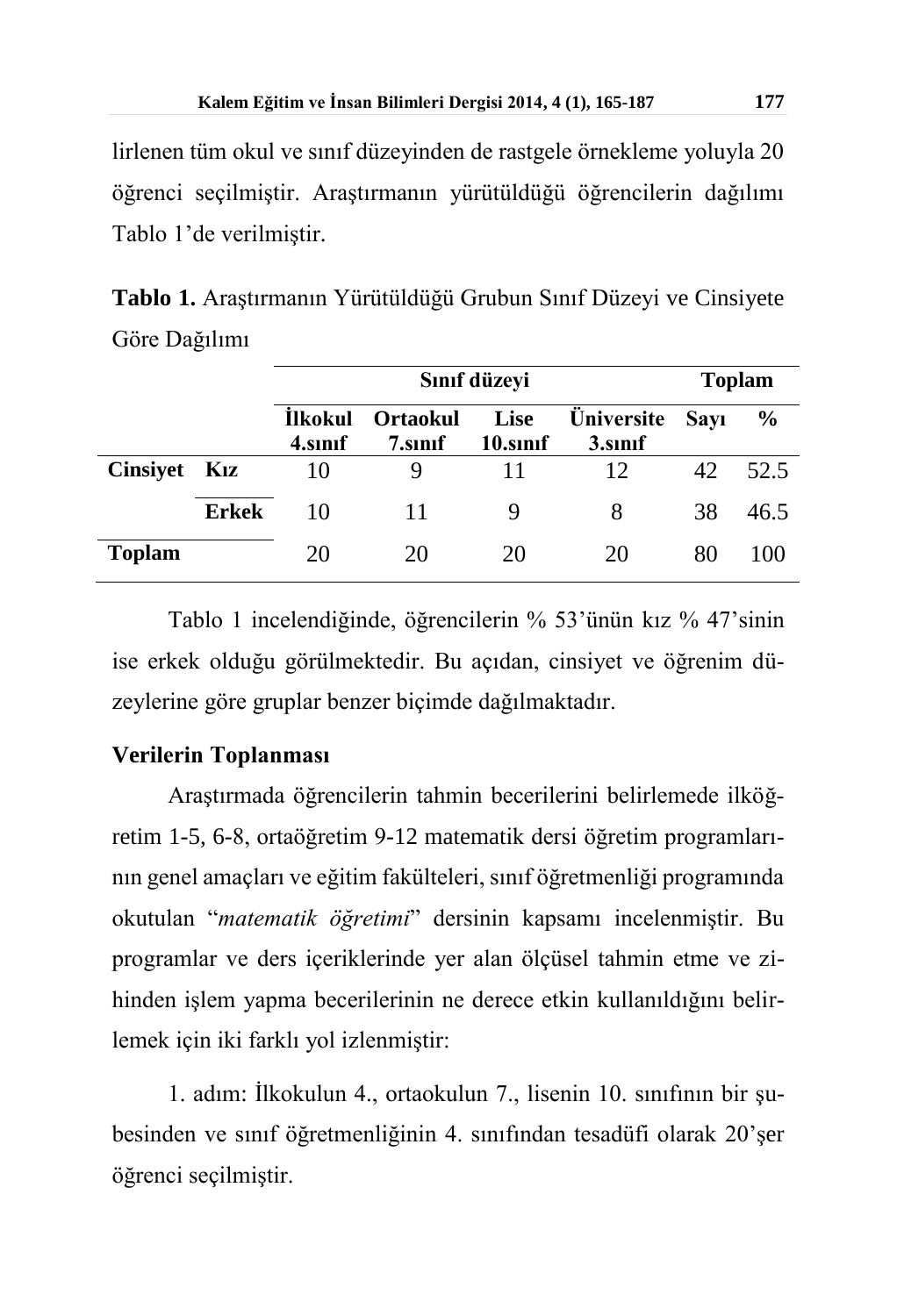#### **178 Yrd. Doç. Dr. Hatice KUMANDAŞ / Yrd. Doç. Dr. Yüksel GÜNDÜZ**

2. adım: Seçilen 20 öğrenci çalışmanın yapılacağı okulun uygun bir yerinde bekletilip, düzgün görünümü olmayan "8 kg" ağırlığındaki bir taşın ve "5 metre" uzunluğunda bir ipin bulunduğu odaya teker teker alınmış, içeri alınan her öğrenciye buradaki taşın ağırlığını ve ipin uzunluğunu ölçüsel tahmin becerilerinden birini kullanarak tahmin etmesi söylenmiştir. Öğrencilerin yaptıkları tahminler kaydedilmiş ve bu tahminlerin sınıf düzeyine göre ortalamaları incelenmiştir.

#### **Bulgular ve Yorum**

Araştırmanın amacı doğrultusunda, farklı eğitim kademelerinde öğrenim gören öğrencilerin onlara gösterilen taşın ağırlığını ve ipin uzunluğunu tahmin etmeleri istenmiştir. Öğrencilerin özellikle tahminlerini ölçüsel tahmin becerisini kullanarak yapmaları istenmiştir. Öğrenciler tarafından yapılan tahminler sınıf düzeyi göz önüne alınarak Tablo 2'de gösterilmiştir.

**Tablo 2.** Okul Türlerine Göre Öğrencilerin Yaptıkları Tahminler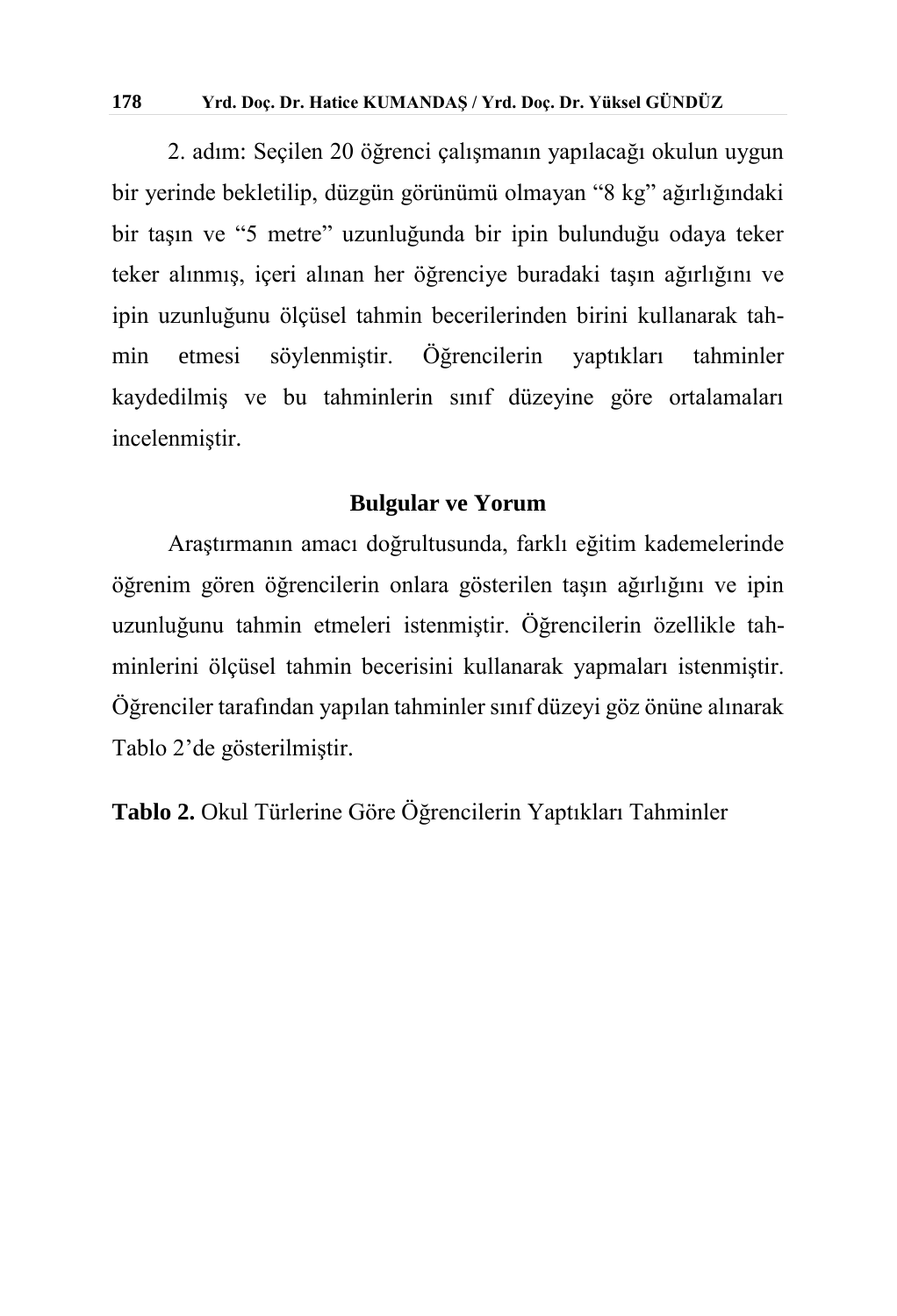| Üniversite 3.sinif |      | Lise 10.smf |                                                                                                                                                                                                                                                                      | Ortaokul 7.sinif |      | İlkokul 4.sınıf  |       |
|--------------------|------|-------------|----------------------------------------------------------------------------------------------------------------------------------------------------------------------------------------------------------------------------------------------------------------------|------------------|------|------------------|-------|
|                    |      |             | 1.durum 2.durum 1.durum 2.durum 1.durum 2.durum 1.durum 2.durum                                                                                                                                                                                                      |                  |      |                  |       |
| taş                | ip   | taş         | ip                                                                                                                                                                                                                                                                   | taş              | ip   | taş              | ip    |
| 60.0               | 6.5  | 6.8         | 6.3                                                                                                                                                                                                                                                                  | 5.4              | 2.5  | 16.2             | 0.8   |
| 1.0                | 8.0  | 0.8         | 0.8                                                                                                                                                                                                                                                                  | 4.1              | 2.5  | 135.0            | 0.1   |
| 4.0                | 1.8  | 1.6         | 5.0                                                                                                                                                                                                                                                                  | 5.4              | 4.4  | 5.4              | 0.3   |
| 5.0                | 21.0 | 1.8         | 3.8                                                                                                                                                                                                                                                                  | 3.0              | 6.3  | 0.8              | 0.3   |
| 18.0               | 5.5  | 14.9        | 1.8                                                                                                                                                                                                                                                                  | 2.7              | 3.8  | 2.7              | 5.0   |
| 4.0                | 4.5  | 8.1         | 1.3                                                                                                                                                                                                                                                                  | 6.8              | 3.8  | 2.7              | 3.8   |
| 4.0                | 4.0  | 2.7         | 2.5                                                                                                                                                                                                                                                                  | 8.1              | 2.5  | 6.8              | 2.5   |
| $1.0\,$            | 3.0  | 2.0         | 3.8                                                                                                                                                                                                                                                                  | 2.7              | 2.5  | 2.7              | 5.0   |
| 5.0                | 5.0  | 5.4         | 1.3                                                                                                                                                                                                                                                                  | 8.1              | 3.8  | 0.9 <sub>o</sub> | $2.5$ |
| 7.0                | 3.5  | 0.7         | 5.0                                                                                                                                                                                                                                                                  | 6.8              | 7.5  | 2.4              | 3.2   |
| 14.0               | 7.0  | 2.0         | 2.5                                                                                                                                                                                                                                                                  | 21.6             | 3.8  | 0.1              | 0.5   |
| 80.0               | 4.0  | 13.5        | 1.3                                                                                                                                                                                                                                                                  | 13.5             | 4.3  | 5.4              | 5.0   |
| 25.0               | 5.0  | 0.2         | 5.0                                                                                                                                                                                                                                                                  | 2.7              | 5.0  | 48.6             | 2.7   |
| 4.0                | 3.0  | 0.9         | 3.8                                                                                                                                                                                                                                                                  | 2.7              | 3.8  | 94.5             | 1.1   |
| 50.0               | 5.0  | 5.4         | 2.0                                                                                                                                                                                                                                                                  | 16.2             | 0.9  | 4.1              | 2.5   |
| 4.0                | 6.0  | 1.9         | 3.8                                                                                                                                                                                                                                                                  | $2.2\,$          | 10.0 | 1.9              | 3.8   |
| 15.0               | 3.5  | 8.1         | 10.0                                                                                                                                                                                                                                                                 | 18.9             | 4.5  | 4.1              | 2.5   |
| 80.0               | 6.0  | 13.5        | 4.3                                                                                                                                                                                                                                                                  | 2.7              | 3.8  | 2.7              | 2.5   |
| 3.0                | 3.0  | 4.1         | 2.5                                                                                                                                                                                                                                                                  | 10.8             | 5.0  | 1.2              | 3.1   |
| 16.0               | 4.0  | 4.1         | 3.8                                                                                                                                                                                                                                                                  | 2.0              | 2.5  | 1.5              | 1.6   |
|                    |      |             | $\overline{X}_{\text{tas}}=20.0$ $\overline{X}_{\text{ ip}}=5.5$ $\overline{X}_{\text{ tas}}=4.9$ $\overline{X}_{\text{ ip}}=3.5$ $\overline{X}_{\text{ tas}}=7.3$ $\overline{X}_{\text{ ip}}=4.2$ $\overline{X}_{\text{ tas}}=17.0$ $\overline{X}_{\text{ ip}}=2.4$ |                  |      |                  |       |

Tablo 2 incelendiğinde, öğrencilerin genel olarak çok doğru tahminler yapmadığı görülmektedir. Özellikle üniversite öğrencilerinin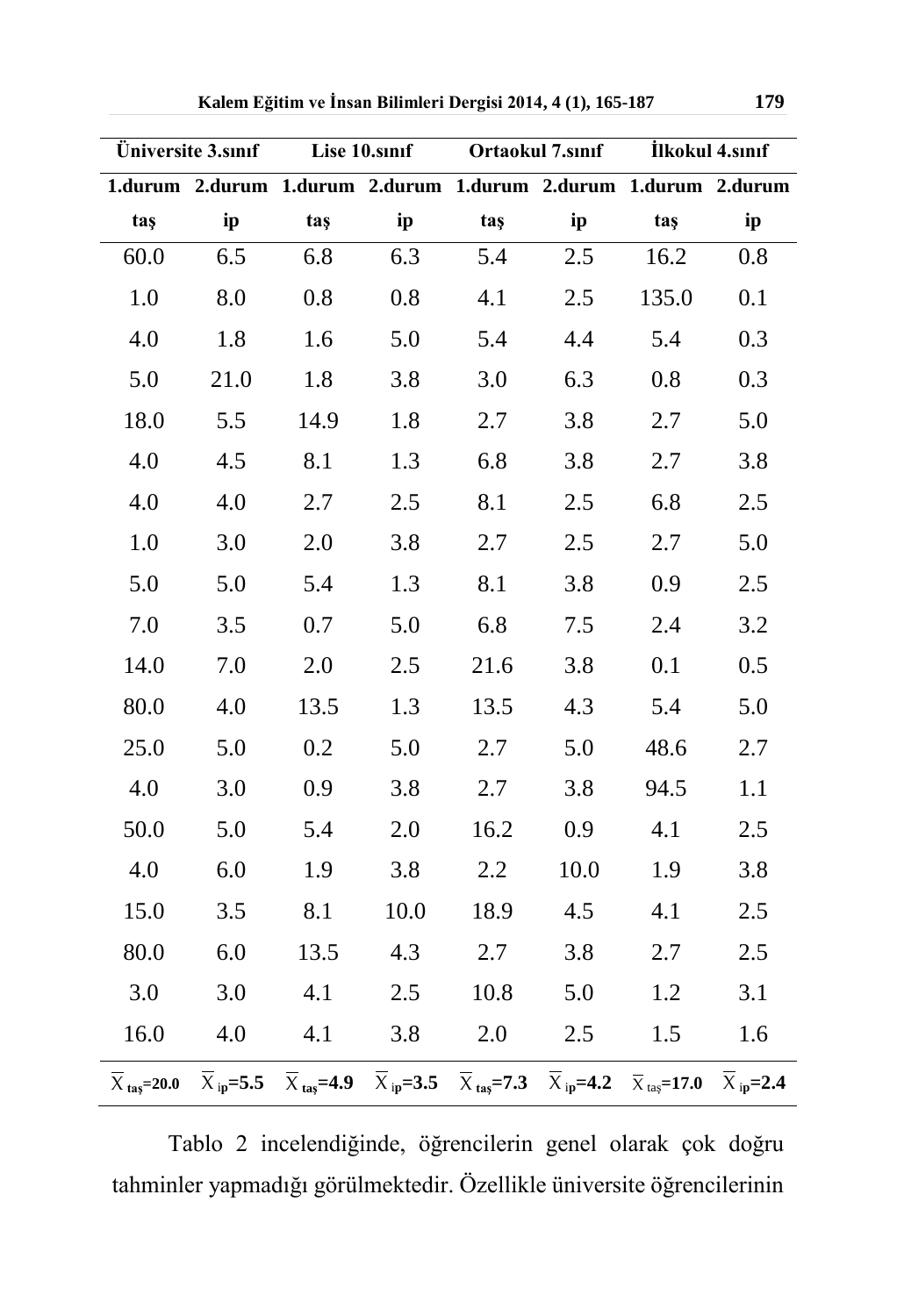taşın ağırlığı konusunda tahminlerinin gerçek değerden uzak olduğu ( $\overline{\chi}$ **tas**=20.0) yalnızca 1 öğrencinin 8 kg ağırlığa yakın bir tahmin yaptığı görülmektedir. İpin uzunluğuyla ilgili yapılan tahminlerde ise üniversite öğrencilerinin ortalama olarak gerçek uzunluğa daha yakın değerler verdikleri ( Χ <sup>i</sup>**p**=5.5) görülmektedir. Lise 10. sınıf öğrencileri hem ağırlık ( Χ **tas**=4.9) hem de uzunlukla ilgili olarak ( Χ <sup>i</sup>**p**=3.5) gerçek değerlerden uzak tahminlerde bulunmuşlardır. Ancak ilkokul 4. sınıf öğrencileri her iki durumda da ( Χ **tas** =17.0; Χ <sup>i</sup>**p=** 2.4) uzak tahminler yapmışlardır. Bunun yanında sınıf düzeyi açısından en iyi tahminleri 7. sınıf öğrencilerinin yaptığı ( Χ **tas** =7.3; Χ <sup>i</sup>**p=** 4.2) görülmektedir. Bunun bir nedeni bu sınıf düzeyinde matematik dersinde bu beceriler üzerinde daha fazla duruluyor olması gösterilebilir.

Araştırmadan elde edilen bulgular genel olarak incelendiğinde, ölçüsel tahminlerde özellikle ağırlık ölçülerinin tahmin edilmesinde bütün eğitim düzeyleri için öğrencilerin çok fazla başarılı olmadığı yorumu yapılabilir.

#### **Sonuç ve Tartışma**

Araştırmadan elde edilen bulgular incelendiğinde, genel olarak eğitim kademeleri farklılaşsa da öğrencilerin tahmin becerilerinin çok iyi olmadığı görülmektedir. Montague ve Van Garderen (2003), tarafından yapılan bir çalışmada farklı sınıf düzeylerindeki (4., 5., 6. ve 8. sınıf) öğrencilerin tahmin becerileri ile matematik başarısı arasındaki ilişki araştırılmış ve farklı becerilere sahip gruplar içerisinde olmalarına rağmen tüm öğrencilerin tahmin testi sonuçlarının oldukça düşük ol-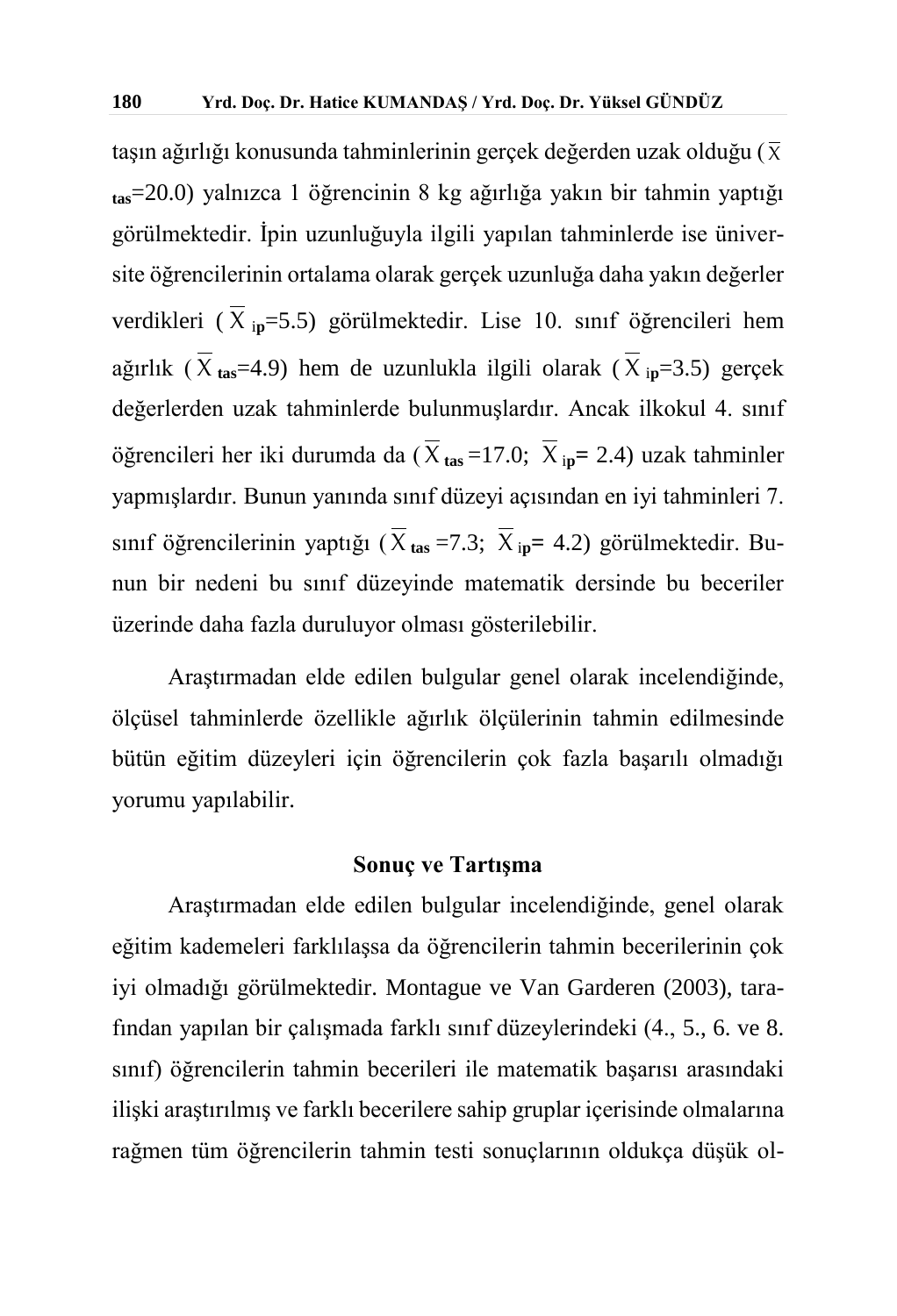duğu bulunmuştur. Dolayısıyla yapılan çalışmadan elde edilen sonuçlarla bu araştırmadan elde edilen sonuçlar birbirini destekler niteliktedir.

Araştırma sonucunda bütün eğitim düzeyleri için özellikle uzunlukla ilgili tahminlerin ağırlıkla ilgili tahminlere göre gerçek değere daha yakın olduğu görülmektedir. Burada öğrencilerin, uzunlukla ilgili ölçüsel tahmin becerisini daha doğru olarak kullandıkları kabul edilebilir. Elde edilen bu sonuç Taylor ve ark., (2001) tarafından ilkokul 3. ve 4. sınıfa devam eden 110 öğrencinin ölçüsel tahmin becerilerini nasıl kullandıklarını ve ne kadar hassas tahminlerde bulunduklarını incelemek amacıyla yapılan çalışmanın bulgularıyla paralellik göstermektedir. Yapılan çalışmada benzer şekilde öğrencilerin sadece uzunlukları tahmin ederken ölçüsel tahmini kullandıkları, ağırlık ya da hacim tahminlerinde ise ölçüsel tahmin becerisini yeterince kullanmadıklarını belirlenmiştir.

Araştırmada, gerek uzunluk gerekse ağırlık tahminlerinde ilkokul düzeyindeki öğrencilerin diğer eğitim düzeyindeki öğrencilere göre daha zayıf olduğu görülmektedir. Bu sonuç, Sowder'in (1992) yaptığı çalışmada, küçük çocukların yetişkinlere göre ölçüsel tahmin becerisini kullanmada daha zayıf olduğu sonucuyla örtüşmektedir. Diğer sınıf düzeylerine göre İlköğretim 1-5 matematik öğretim programında tahmin becerilerine daha fazla yer verilmesine rağmen tahmin becerilerini kullanmada 4. sınıf öğrencilerin daha zayıf olmasının bir nedeni henüz somut işlemler döneminden çıkmamış olmaları olabilir. Yapılan araştırmalarda bu sınıflarda bilişsel düzeyde yapılan işlemlerde öğrencile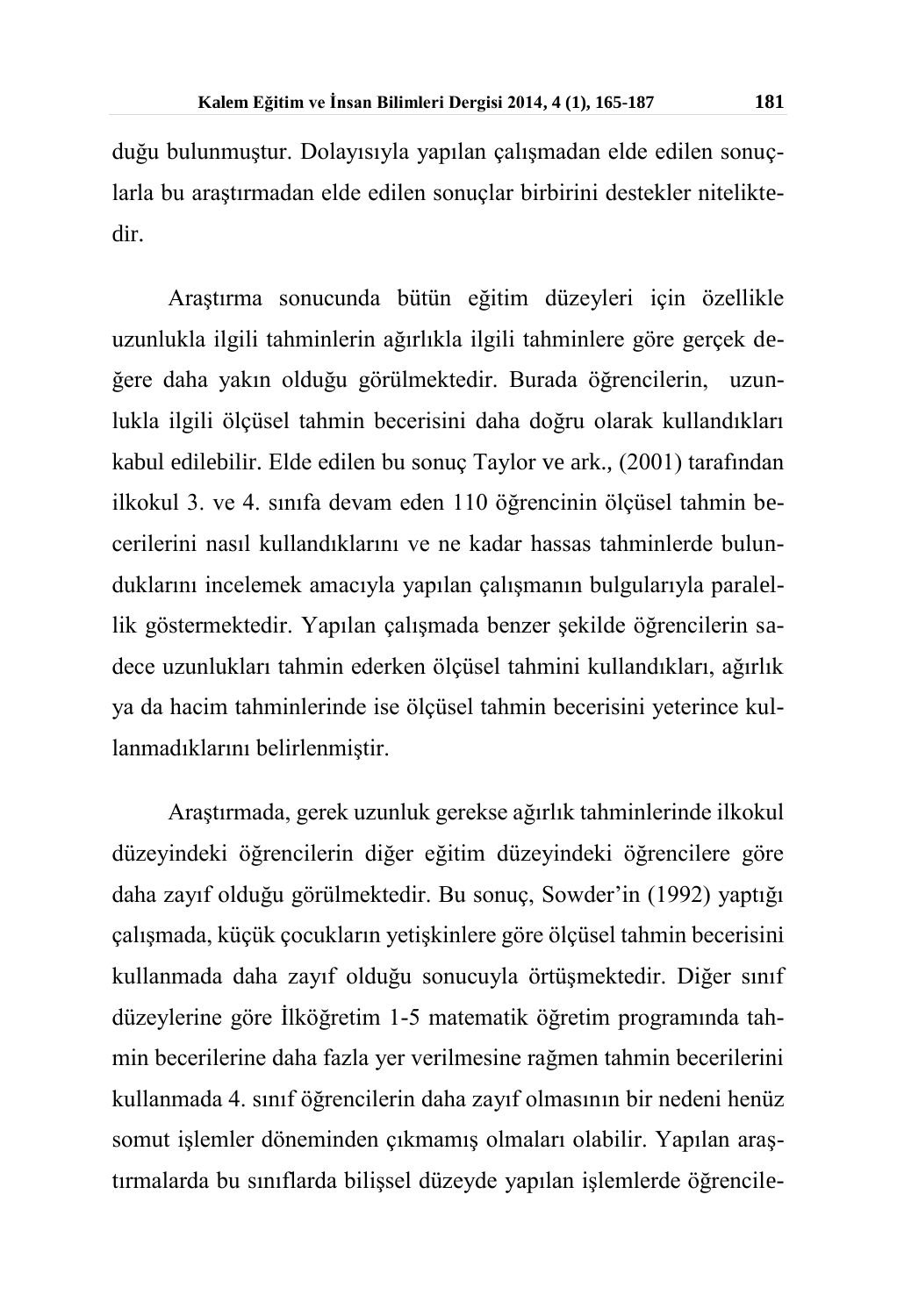rin daha az başarılı olduğu görülmektedir (Erden ve Akman, 1998). Ancak program incelendiğinde somut işlemler döneminde olan öğrencilere tahmin becerilerinin kazandırılmasıyla ilgili yapılacak etkinliklerin daha soyut düzeyde kaldığı görülmektedir (Aslan, 2011). Bu açıdan programda yer alan kazanımlara yönelik somut etkinliklerin yazılması önemlidir.

Sınıf düzeyi açısından en iyi tahminleri 7. sınıf öğrencilerinin yaptığı görülmektedir. Matematik öğretim programında 1-5 düzeyinde olduğu gibi 6-8. sınıf düzeyinde de oldukça fazla etkinlik yer almaktadır (MEB, 2005b) . Bu açıdan soyut işlemler döneminde olan (11 yaş ve üzeri) öğrencilerin bu becerileri daha etkin şekilde kullandıkları yorumu yapılabilir. Lise ve üniversite düzeyinde ise ölçüsel tahmin becerilerinin zayıf olmasının nedenleri arasında, öğrencilerin üniversiteye giriş sınavı, kamu personeli seçme sınavı vb. gibi sınavlara hazırlanmaları nedeniyle bu sınavların yapısı gereği -çoktan seçmeli test türündeki sınavlarda- çok fazla yoklanmayan tahmin becerileri gibi üst düzey zihinsel becerileri kazanmayı ihmal etmeleri gösterilebilir.

Bütün bu sonuçlar ışığında, yapılandırmacı yaklaşımla birlikte değiştirilen ve matematik öğretim programlarında kazandırılması istenen ölçüsel tahmin becerilerinin istenilen düzeyde kazandırılamadığı görülmektedir. Öğrencilerin ölçüsel tahmin becerilerini yeterince kullanmaması ve yaptıkları tahminlerin doğruluğunun düşük olmasının nedenleri arasında öğretmenlerin öğretim programında oldukça yoğun şekilde ele alınan bu beceriyi ders içi etkinliklerde doğru şekilde kullanmaması (Tekinkır, 2008) ve öğretim programını doğru okuyama-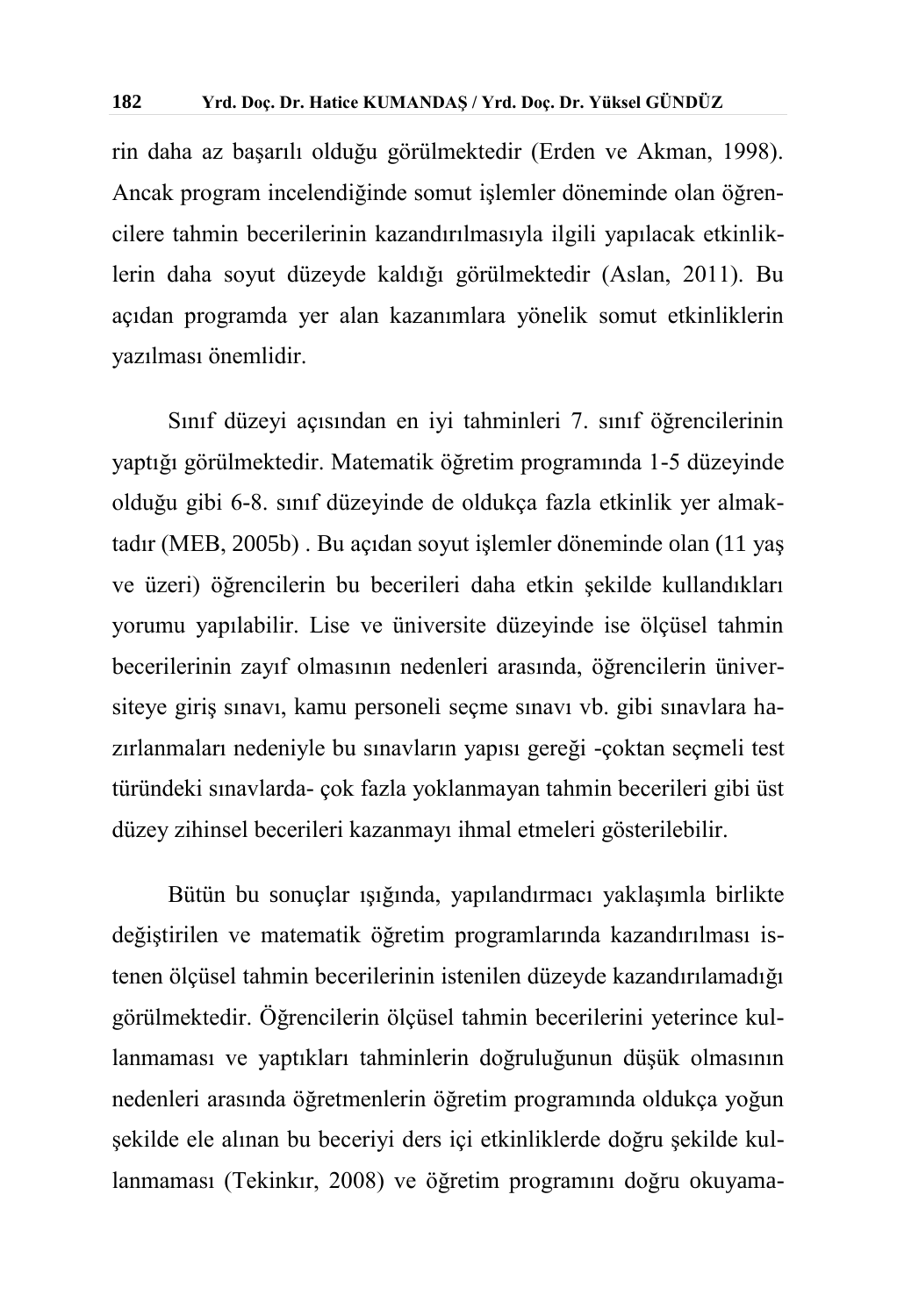ması, derste kullanılan matematik kitaplarında rutin sorular yerine yaşama dayalı soruların olmaması (Çilingir ve Türnüklü, 2009) gösterilebilir. Bu açıdan gerek ilkokul, ortaokul, lise ve gerekse üniversite düzeyinde verilen matematik eğitiminin yeniden gözden geçirilmesi ve tahmin becerilerinin yanında bu becerilerini kullanma stratejilerinin de öğretilmesi gerektiği düşünülmektedir. Ayrıca öğrencilere günlük yaşam içerisinde ölçüm işlemleri yapılırken araç gereç bulunmadığı durumlarda, gerçeğe en yakın değeri elde edebilmek için doğru tahminde bulunmanın önemi kavratılmalıdır. Crites (1992), Bestgen ve arkadaşları (1980), Yazgan, Bintaş ve Altun (2002), yaptıkları çalışmalarda öğrencilere verilecek eğitim ile tahmin stratejilerini geliştirebilecekleri sonucuna ulaşmışlardır. Bobis (1991) ise yaptığı araştırmada tahmin stratejileri konusunda verilen eğitimle 5. sınıf öğrencilerinin bu stratejileri kullanma konusunda gösterdikleri gelişimi incelemiş ve deney grubu öğrencilerinin tahmin stratejilerini uygulama konusunda gelişme gösterdiklerini ortaya koymuştur. Bu açıdan, öğrencilerden özellikle matematik dersinde yapılan işlemlerin sonucunu önceden tahmin etmeleri ve gerçek sonuçla bu tahminleri karşılaştırmaları istenmelidir. Ayrıca öğrencilere tahmin becerileriyle ilgili bilgi verilmeli ve bu becerileri yaşamda nasıl kullanacakları öğretilmelidir.

#### **Kaynakça**

Aslan, E. (2011). *İlköğretim beşinci sınıf matematik dersi öğretim programında yer alan tahmin becerisi ve bu becerinin kazandırılması sırasında karşılaşılan durumların öğretmen görüşleri doğrultusunda değerlendirilmesi*. Yayınlanmamış yüksek lisans tezi, Çukurova Üniversitesi Sosyal Bilimler Enstitüsü.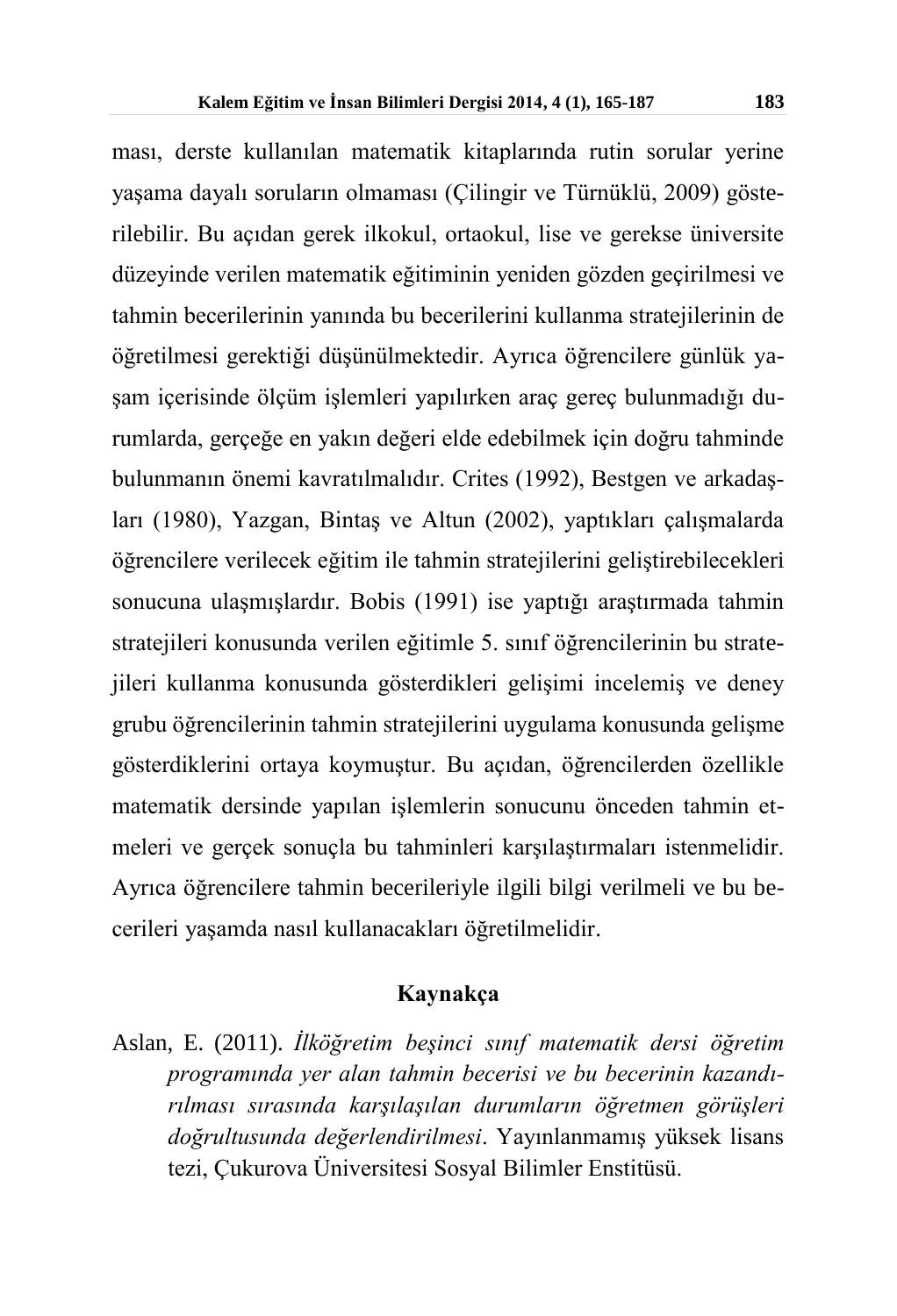- Bestgen, B. J., Reys, R. E., Rybolt, J. F., ve Wyatt, J. W. (1980). Effectiveness of systematic instruction on attitudes and computational estimation skills of preservice elementary teachers. *Journal for Research in Mathematics Education*, *11*(2), 124-136.
- Bobis, J. (1991). The effect of instruction on the development of computational estimation strategies. *Mathematics Education Research Journal*, *3*(1), 17-29.
- Boz, B. (2004). *Investigation of estimation abilitiy of high school students, unpublished master dissertations.* Yayınlanmamış yüksek lisans tezi, ODTÜ.
- Brade, G. A. (2003). The effect of a computer activity on young children's development of numerosity estimation skills. Yayınlanmamış doktora tezi, University of New York.
- Büyüköztürk, Ş., Çakmak, E., Akgün, Ö., Karadeniz, Ş. ve Demirel, F. (2008). *Bilimsel araştırma yöntemleri* (2. baskı). Ankara: Pegem A Yayıncılık*.*
- Crites, T. (1992). Skilled and less-skilled estimators' strategies for estimating discrete quantities. *The Elementary School Journal, 92*, 601-615.
- Çilingir, D. ve Türnüklü, E. B. (2009). İlköğretim 6–8. sınıf öğrencilerinin matematiksel tahmin becerileri ve tahmin stratejileri. *İlköğretim Online, 8*(3), 637-650.
- Davydov, V. V. ve Tsvetkovich, Z. (1991). On the objective origin of the concept of fractions. *Focus on Learning Problems in Mathematics*, *13*, 13-83.
- Dowker, A. (1997). Young children's addition estimates. *Mathemetical Cognition, 3*(2), 141-154.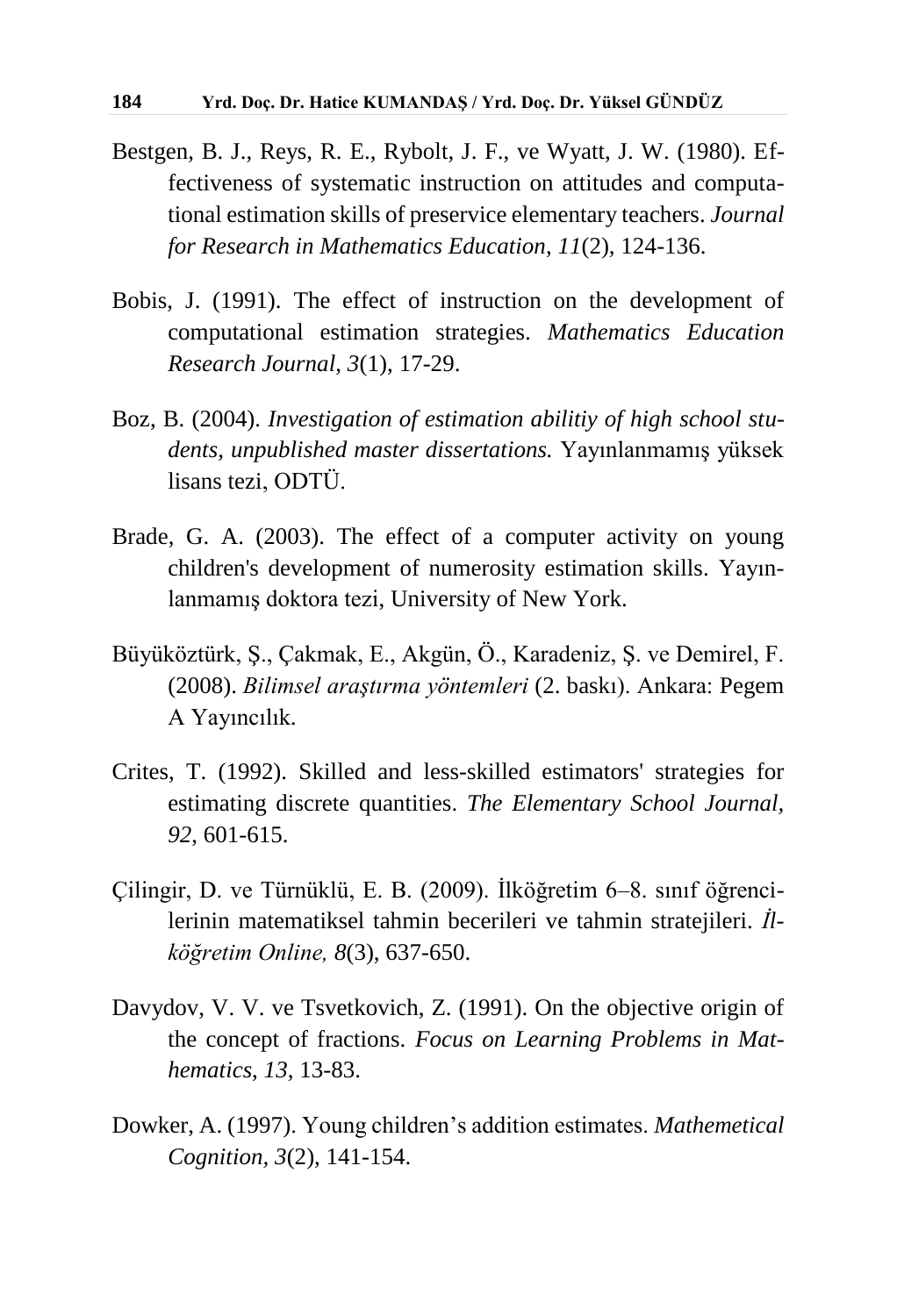- Erden, M. ve Akman, Y. (1998). *Eğitimde Program Değerlendirme*. Ankara: Anı Yayıncılık.
- Hanson, S.A. ve Hogan P.T. (2000). Computational estimation skill of college students. *Journal for Research in Mathematics Education*, *4(31),* 483-499.
- Heinrich, E. J. (1998). *Characteristics and skills exhibited by middle school students in performing the tasks of computational estimation*, Yayınlanmamış doktora tezi, Fordham University.
- Karasar*,* N*.* (2010). *Bilimsel araştırma yöntemi*. Ankara: Nobel Yayınevi.
- Kılıç, Ç. ve Olkun, S. (2013). İlköğretim öğrencilerinin gerçek yaşam durumlarındaki ölçüsel tahmin performansları ve kullandıkları stratejiler. *İlköğretim Online, 12*(1), 295‐307.
- Levine, D. J. (1982). Strategy, use, and estimation ability of college students. *Journal for Research in Mathematics Education, 13*, 350-359.
- MEB. (2003). *İlköğretim matematik dersi öğretim programı ve kılavuzu 1-5. sınıflar*. Ankara: Milli Eğitim Bakanlığı.
- MEB. (2005a). *Ölçme ve değerlendirme ile ilgili temel kavramlar*. 25.05.2007, [http://iogm.meb.gov.tr/files/size\\_ozel/olcme\\_ve\\_degerlendirme.](http://iogm.meb.gov.tr/files/size_ozel/olcme_ve_degerlendirme. pdf) [pdf.](http://iogm.meb.gov.tr/files/size_ozel/olcme_ve_degerlendirme. pdf)
- MEB. (2005b). *İlköğretim matematik 6.-8. sınıf öğretim programı,*  Ankara: MEB Yayınları.
- Montague, M. ve Van Garderen, D. (2003). A cross-sectional study of mathematics achivement, estimation skills and academic selfperception in student of varying ability. *Journal of Learning*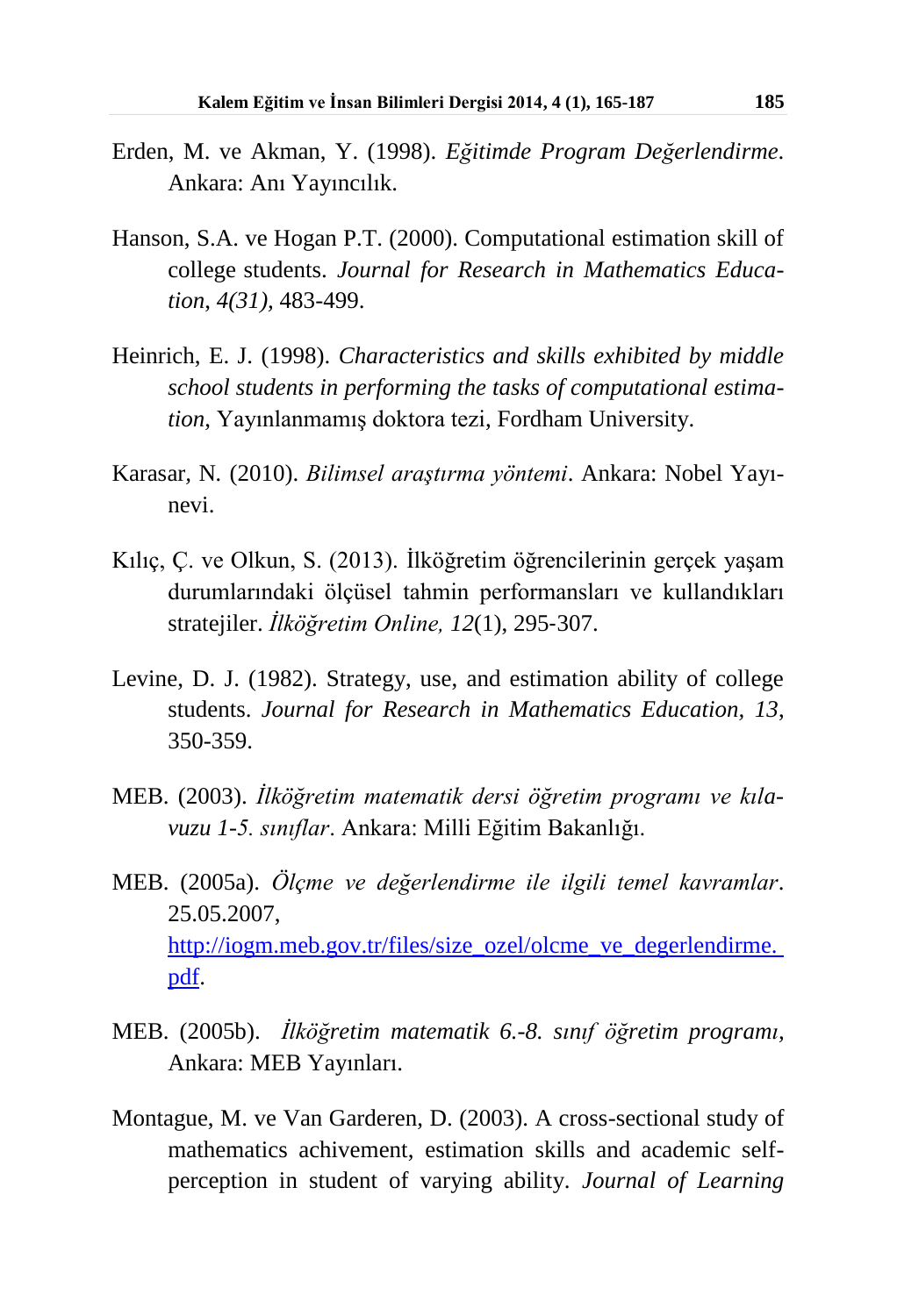*Disabilities*, *36*(5). 437-448.

- Munakata, M. (2002). *Relationships among estimation ability, attitudes toward estimation, category width and gender in students of grades,* 5-11*.* Yayınlanmamış doktora tezi, Columbia University.
- O'Daffer, P. (1979). A case and tecniques for estimation: Estimation experiences in elementary school mathematics-essential not extra. *Arithmetic Teacher*, *26*(6), 46-51.
- Özden, Y. (2003). *Öğrenme ve öğretme.* Ankara: Pegem A Yayıncılık.
- Perkins, D. N. (1999). The many faces of constructivism. *Educational Leadership*. *57*(3). 6-11.
- Reys, B. (1985). *Identification and characterization of mental computation algorithms used by seventh and eighth grade students on visually and orally presented mental computation exercises*, Yayınlanmamış doktora tezi, University of Missouri.
- Rubenstein, N. R. (1985). Computational estimation and related mathematical skills. *Journal for Research in Mathematics Education, 16*(2), 106-119.
- Reys, R. E., Rybolt, J. F., Bestgen, B. J., ve Wyatt, J. W. (1982). Process used by good computational estimators. *Journal for Research in Mathematics Education, 13*, 183-201.
- Schoen, H. L., Friesen, C. D., Jarrett, J. A., ve Urbatsch, T. D. (1981). Instruction in estimating solutions of whole number computations. *Journal for Research in Mathematics Education*, *12*, 165-178.
- Sowder, J. (1992). Estimation and number sense. D.A. Grouws, (Ed.), *Handbook of research in mathematics teaching and learning* içinde (371-389). New York: Macmillan.